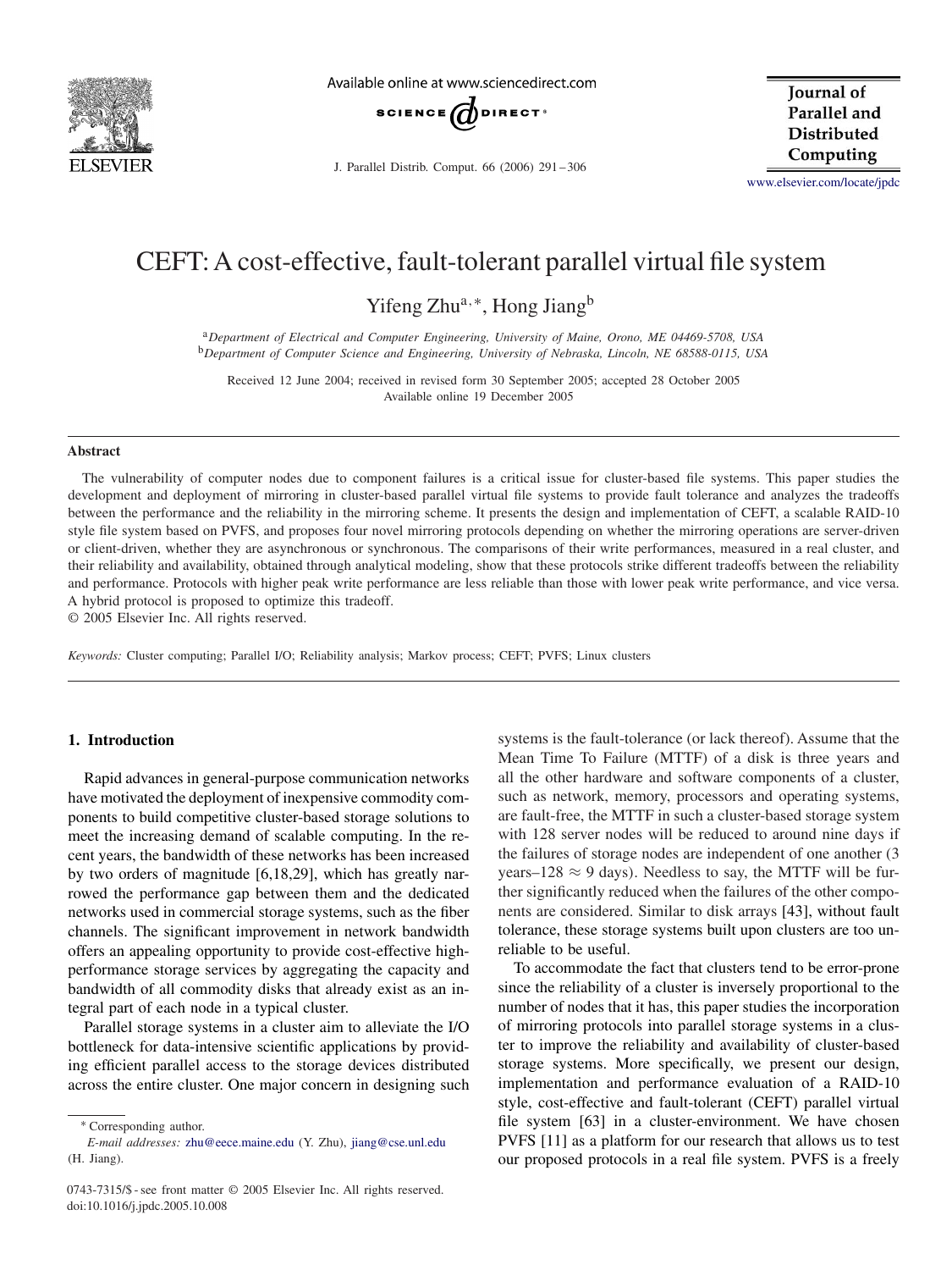available parallel file system for Linux clusters that delivers scalable, high-bandwidth storage services to applications running in clusters. Although our current implementation is based on PVFS, our protocol designs can provide system designers with significant insights into the fault-tolerance design for general cluster-based storage systems.

The primary contributions of this work are three-fold. Firstly, this work proves the feasibility of providing high performance of storage services in a computational cluster without adding any additional hardware. Secondly, it develops an analytical model, based on Markov process, to evaluate the reliability of the proposed mirroring protocols, which can also be easily adopted to analyzing the reliability of mirroring schemes in any other non-centralized system. This model distinguishes itself from the conventional Markov models for a centralized RAID-10 system by capturing an important nature of non-centralized systems, that of loose coupling. In a cluster environment, the data duplication from one node to another node has to experience the queuing delay and network latency, whereas the duplication from one disk to another disk in a conventional centralized RAID-10 is almost instantaneous since these disks are closely coupled directly through fast data buses. Thirdly, it designs four different mirroring protocols that strike different tradeoffs between the reliability and performances.

The rest of this paper is organized as follows. In the next section, we discuss the related work. Then the design and implementation of our CEFT are presented in detail in Section [3.](#page-2-0) Section [4](#page-5-0) describes four different mirroring protocols and Section [5](#page-6-0) evaluates the performance of CEFT, with a focus on the write performance of these protocols under a microbenchmark, along with a summary discussion of read performance of CEFT based on a similar microbenchmark and a real application case study. In Section [6,](#page-9-0) a Markov-chain model is constructed to accurately analyze the reliability and availability of these protocols. Finally, Section [7](#page-13-0) presents our conclusions and describes possible future work.

# **2. Related work**

The proposed system has roots in a number of distributed and parallel file systems. The section presents a brief overview of this related work.

Swift [\[9\],](#page-14-0) Zebra [\[25\]](#page-14-0) and xFS [\[1\]](#page-13-0) employ RAID-4/5 to improve redundancy. Swift conducts file stripping so that large files benefit from access parallelism. Zebra aggregates client's data first and then does striping on log-structured file systems to enhance small write performance. xFS removes the centralized file manager in Zebra and dynamically distributes the metadata management among multiple server nodes for the sake of performance and scalability. In these designs, the parity is calculated by client nodes. In I/O-intensive applications, the calculation of parity potentially wastes important computational resources on the client nodes, which are also computation nodes in a cluster environment. In addition, both systems can tolerate the failure of any single node. The failure of a second node causes them to cease functioning.

PIOUS [\[36\]](#page-14-0) employs a technique of data declustering to exploit the combined file I/O and buffer cache capacities of networked computing resources. It provides minor fault tolerance with a transaction-based approach so that writes can be guaranteed to either completely succeed or completely fail.

Petal [\[33\],](#page-14-0) a block level distributed storage system, provides fault tolerance by using *chained declustering* [\[27\].](#page-14-0) Chained declustering is a mechanism that reduces the reliability of RAID-1 to trade for balancing the workload on the remaining working nodes after the failure of one storage node [\[19\].](#page-14-0) In Petal, the failure of either neighboring node of a failed node will result in data loss, while only the failure of its mirrored node can make the data unavailable in RAID-1. In addition, Petal does not provide a file level interface and the maximum bandwidth achieved is 43.1 MB/s with 4 servers and 42 SCSI disks, which does not fully utilize the disk bandwidth.

RAIDx [\[28\],](#page-14-0) a block level storage system designed for clusters, proposes a novel scheme called orthogonal striping and mirroring that degrades the reliability of RAID-10 to improve the write performance. In this scheme, the data blocks of one stripe and their redundancy blocks in the form of mirroring are placed orthogonally such that the former take residence on different disks while the latter are stored sequentially in a single disk. While RAIDx can tolerate only one disk failure, it significantly improves the write performance by reducing the number of write operations and exploiting the sequentiality exhibited in the redundant blocks. One major concern is that the fault tolerance provided in RAIDx is relatively weak for a cluster with hundreds of disks.

GPFS [\[52\]](#page-14-0) is IBM's parallel shared-disk file system for clusters. The stripping among many disks that are connected over a switching fabric, a dedicated storage network, to the cluster nodes achieves high I/O performance. It utilizes dual-attached RAID controllers and file level duplication to tolerate disk failures. While CEFT requires no additional hardware in a cluster, GPFS typically needs dedicated switching fabric and RAID controllers.

Google file system (GFS) [\[20\]](#page-14-0) is a scalable distributed file system that supports the heavy workload at the Google website and runs on a cluster with inexpensive commodity hardware. In GFS, a single master node is used to maintain the metadata and the traffic of high volume of actual file contents are diverted to bypass the master to achieve high performance and scalability. GFS takes an aggressive approach to provide fault tolerance, in which three copies of data are stored by default. GFS is tailored to meet the particular demands for Google's data processing and is not a general-purpose file system.

PVFS [\[11,31\]](#page-14-0) is an open source RAID-0 style parallel file system for clusters. It partitions a file into stripe units and distributes these stripes to disks in a round robin fashion. PVFS consists of one metadata server and several data servers. All data traffic of file content flows between clients and data server nodes in parallel without going through the metadata server. The fatal disadvantage of PVFS is that it does not provide any fault-tolerance in its current form. The failure of any single server node will render the whole file system dysfunctional. Ref. [\[44\]](#page-14-0) proposes a hybrid fault tolerance scheme based on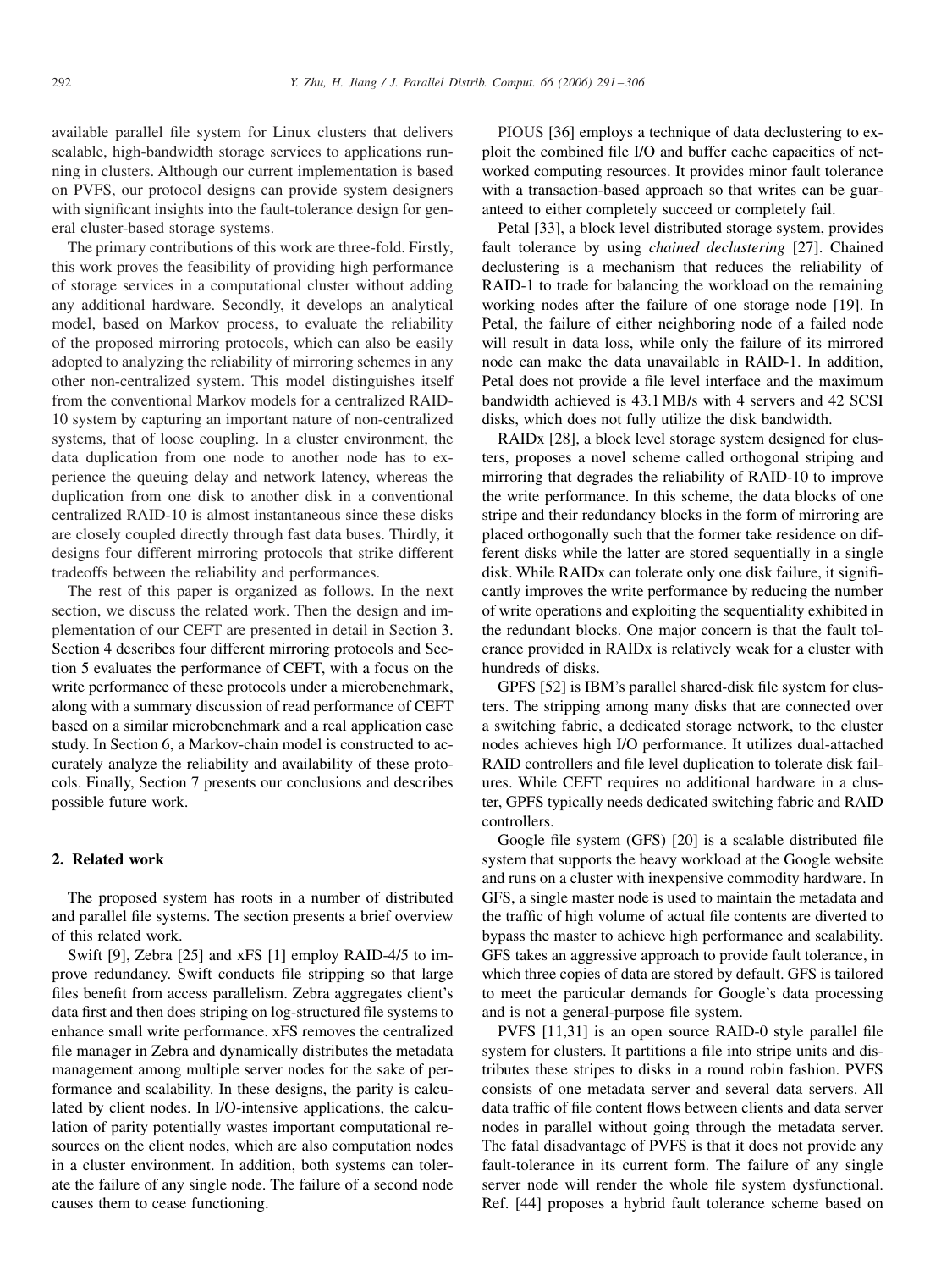<span id="page-2-0"></span>PVFS, which chooses to use RAID-5 style redundancy for large writes and RAID-1 style redundancy for small writes. Maintaining an optimal threshold to distinguish large writes from small writes for a diversity of workloads is a challenging issue that remains to be addressed.

The proposed CEFT parallel virtual file system is a RAID-10 style parallel file system, which first stripes the data across a group of storage nodes and then mirrors these data onto another group. In Ref. [\[63\],](#page-15-0) we introduce four different mirroring protocols that strike different tradeoff between performance and reliability. In Ref. [\[64\],](#page-15-0) we optimize the performance of write operations by exploiting the disparity of resource utilization between each mirroring pair. In Ref. [\[65\],](#page-15-0) we utilize the redundancy in CEFT to improve the read performance by 100% by doubling the degree of the parallelism: reading the first half of a file from one storage group and the second half from the other group in parallel. In Ref. [\[68\],](#page-15-0) we run a real data-intensive scientific application on CEFT and further prove that the read and write performance optimization techniques described above are highly efficient.

# **3. Implementation overview**

#### *3.1. The choice of fault tolerance designs*

There are several approaches to providing fault tolerance in parallel file systems. One simple way is to strip data on multiple RAIDs that are attached to different cluster nodes. However, this approach provides moderate reliability since it cannot tolerate the crash of any cluster nodes.

Another possible approach to providing fault tolerance is to use parity-based redundancy. RAID 5 is a typical example that can tolerate one-node failures and some other parity schemes, such as EVENODD [\[5\],](#page-14-0) RM2 [\[41\]](#page-14-0) and RDP [\[15\],](#page-14-0) can be deployed to tolerate two-node failures. However, these paritybased redundancies cannot satisfy the reliability requirement in a large cluster. In these schemes, a second or third node failure results in the temporary or permanent inaccessibility of all the data and the probability of such failures are not negligible in a cluster with hundreds or even thousands of nodes. In addition, small writes cause their performance to degrade. For example, a small RAID-5 write involves four I/Os, two to preread the old data and old parity and two to write the new data and old parity [\[12\].](#page-14-0) In a loosely coupled system, such as clusters, the four I/Os can cause significant delays. Finally, in a distributed system, the parity calculation should not be performed by any single node to avoid severe performance bottleneck; instead, it should be performed distributively. However, this distributed nature complicates the concurrency control since multiple nodes may need to read or update the shared parity blocks simultaneously.

Still another possible approach is to use erasure coding, such as Rabin's Information Dispersal Algorithm (IDA) [\[48](#page-14-0)[,3\]](#page-13-0) and Reed Soloman Coding [\[34,45\],](#page-14-0) to disperse a file into a set of pieces such that any sufficient subset allows reconstruction. Consequently, this approach is usually more space-efficient and reliable than RAID-5 and mirroring. While the erasure coding

has been extensively used in P2P systems [\[49\],](#page-14-0) it may not be suitable for GB/s scale cluster file systems since the dispersal and reconstruction require matrix multiplications and multiple disk accesses and generate a potentially significant computational and I/O overhead.

Hybrid algorithms are also an appealing approach. For example, AutoRAID [\[62\]](#page-15-0) is a hybrid algorithm implemented in a single RAID controller that combine RAID 1 and RAID 5 into a two-level storage hierarchy, in which the upper level mirroring is employed for active data to achieve better performance and the lower level RAID-5 parity is used for inactive data and read-only data to lower storage cost. Data are adaptively migrated between these two layers in the background to balance the workload. CSAR [\[44\]](#page-14-0) also combines RAID 0 and RAID 5 in a cluster-based storage, but it uses RAID 1 for small writes and RAID 5 for large writes. While these hybrid algorithms can potentially inherit the advantages of different fault tolerance schemes, a major challenge for storage designers is how to optimize the performance for a diversity set of the application workload. This challenge becomes more significant in a scientific computational environment since there is no clear consensus in characterizing the I/O requirements and workload patterns of scalable scientific applications [\[55,60\].](#page-15-0)

In CEFT, we choose to use a simple yet effective scheme that mirrors striped data among different nodes to improve the reliability while maintaining a high aggregated throughput. As the storage capacity doubles every year [\[26\],](#page-14-0) the storage cost decreases rapidly. By August 2003, the average price of commodity IDE disks has dropped below 0.5 US\$/GB. Therefore, it makes perfect sense to "trade" 50% storage space for performance and reliability. Compared with the parity and erasure coding style parallel systems, our approach adds the smallest operational overhead and its recovery process and concurrency control are much simpler. Compared with the hybrid ones, our approach has significantly less complexity and does not suffer the performance degradation for a diversity set of scientific computation workload. Another benefit from mirroring, which the other redundancy approaches cannot achieve, is that the aggregate read performance can be doubled by doubling the degree of parallelism, that is, reading data from two mirroring groups simultaneously [\[65\].](#page-15-0)

# *3.2. Design of CEFT*

CEFT is a RAID-10 style parallel file system that mirrors the striped data between two groups of server nodes, one primary group and one backup group, as shown in Fig. [1.](#page-3-0) There is one metadata server in each group. To simplify the synchronization process, clients' requests go to the primary metadata server first. If the primary metadata server fails, all metadata requests will be redirected to the backup one. All following requests will directly go to the backup metadata server until the primary one is recovered and rejoins the system. For write requests, the data will first be written to the primary group and then duplicated to the backup group. Four duplication (or mirroring) protocols are designed and will be discussed in Section [4.](#page-5-0)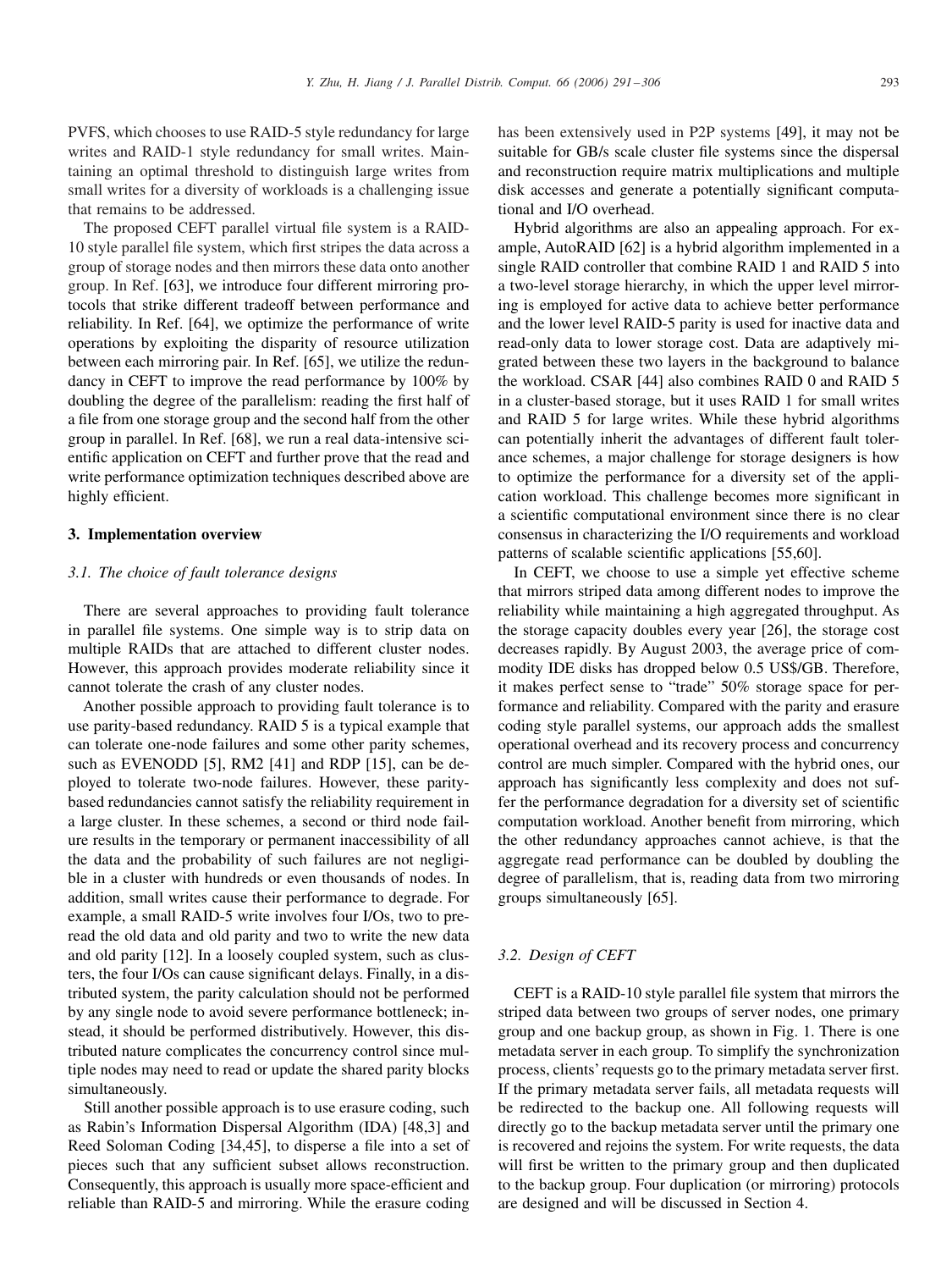<span id="page-3-0"></span>

Fig. 1. Basic diagram of CEFT.

| striping information    |                          |  |  |
|-------------------------|--------------------------|--|--|
| $strip\_width$          | 3                        |  |  |
| $block\_size$           | $65536$ bytes            |  |  |
| location                | 1, 2, 7                  |  |  |
| data duplication status |                          |  |  |
| dstatus                 | 3, 3, 3                  |  |  |
| others                  |                          |  |  |
| uid                     | 213                      |  |  |
| gid                     | 501                      |  |  |
| mode                    | $rwx-r-r$                |  |  |
| size                    | 786432 bytes             |  |  |
| atime                   | Wed Jan 22 09:00:10 2003 |  |  |
|                         |                          |  |  |

Fig. 2. Sample metadata in CEFT.

#### *3.3. Metadata management*

CEFT maintains two metadata structures, system metadata and file metadata. The system metadata indicates the dead or live status of the data servers. When one data server is down, all I/O accesses will be redirected to its mirror server. Currently, a data server is simply thought to be down if the metadata server does not receive the periodic "heartbeat" message from this data server within a certain amount of time. The file metadata describes the striping information, the data mirroring status, and other conventional file information, such as ownership, access mode, and last access time, etc. Like UNIX file systems, the access authorization is implemented by checking the ownership and access mode. Fig. 2 shows a metadata example in CEFT with eight data servers in either storage group.

The striping information is described by the stripe width, the stride block size and the data location. The *location*, an array of size *stripe*\_*width*, records the data server indices on which the data are striped. In this example, the file is striped across three

data servers, i.e., Nodes 1, 2 and 7, with a striping block size of 64 KB. While the *strip*\_*width* is given by clients, the values of *location* are assigned by the metadata server to approximately balance the disk space utilization on each data server.

The *dstatus*, an array of size *stripe*\_*width*, describes the mirroring status between two groups of mirroring servers that a file is striped on. More precisely, it is defined according to the status of data blocks, shown as follows:

|  |  | $\text{d}status(i) = \begin{cases} 1 & \text{if on } location(i) \text{ of primary group,} \\ 2 & \text{if on } location(i) \text{ of backup group,} \\ 3 & \text{if on } location(i) \text{ of both groups,} \\ 0 & \text{if not on } location(i) \text{ of both groups,} \end{cases}$ |
|--|--|-----------------------------------------------------------------------------------------------------------------------------------------------------------------------------------------------------------------------------------------------------------------------------------------|
|--|--|-----------------------------------------------------------------------------------------------------------------------------------------------------------------------------------------------------------------------------------------------------------------------------------------|

where  $1 \le i \le$ *stripe width*.

#### *3.4. Metadata backup and the naming mechanism*

Metadata server holds the most critical information about striping and authorization. The failure of the metadata server will crash the whole storage system. Therefore, the metadata server needs to be backed up to improve reliability. However, the original PVFS cannot achieve the backup of the metadata server due to the limitation of its naming mechanism for the striped files. In PVFS, the striped data in a data server are sieved together and stored as a file. In addition, the file name is chosen to be the inode number of the metadata file to guarantee the uniqueness of the file name in the data servers. One significant disadvantage of the naming mechanism based on inode numbers is that the system may mistakenly backup the meta server since the data of a new file will be falsely written into an existing file when the primary metadata server is down and the backup metadata server assigns the new file an inode number that has been used by the primary metadata server.

In the design of CEFT, we have changed the naming mechanism and instead used the MD5 sum [\[58\]](#page-15-0) of the requested file name as the data file name. In this way, the metadata can be directly duplicated to any backup storage device to provide redundancy. An analysis similar to Ref. [\[47\]](#page-14-0) can prove that in practice the problem of MD5 hash collisions does not arise in our naming mechanism.

The calculation of MD5 will not introduce significant overhead in CEFT. First, we only need to calculate the MD5 of file names, which are typically 5–20 bytes. While we measured that the MD5 program can calculate with a speed of 200 MB/s on a single node, the calculation of a file name usually takes only 25–100 ns. Second, the MD5 calculation is not the bottleneck since it is performed distributively by client nodes. Each client node calculates the MD5 of its destination file name and sends the result along with its I/O requests to the metadata server so that the metadata server can directly extract it from the requests.

## *3.5. Data consistency*

The I/O traces of scientific applications show a frequent pattern in which multiple clients concurrently access the same files [\[30\].](#page-14-0) In CEFT, we employ a centralized byte-range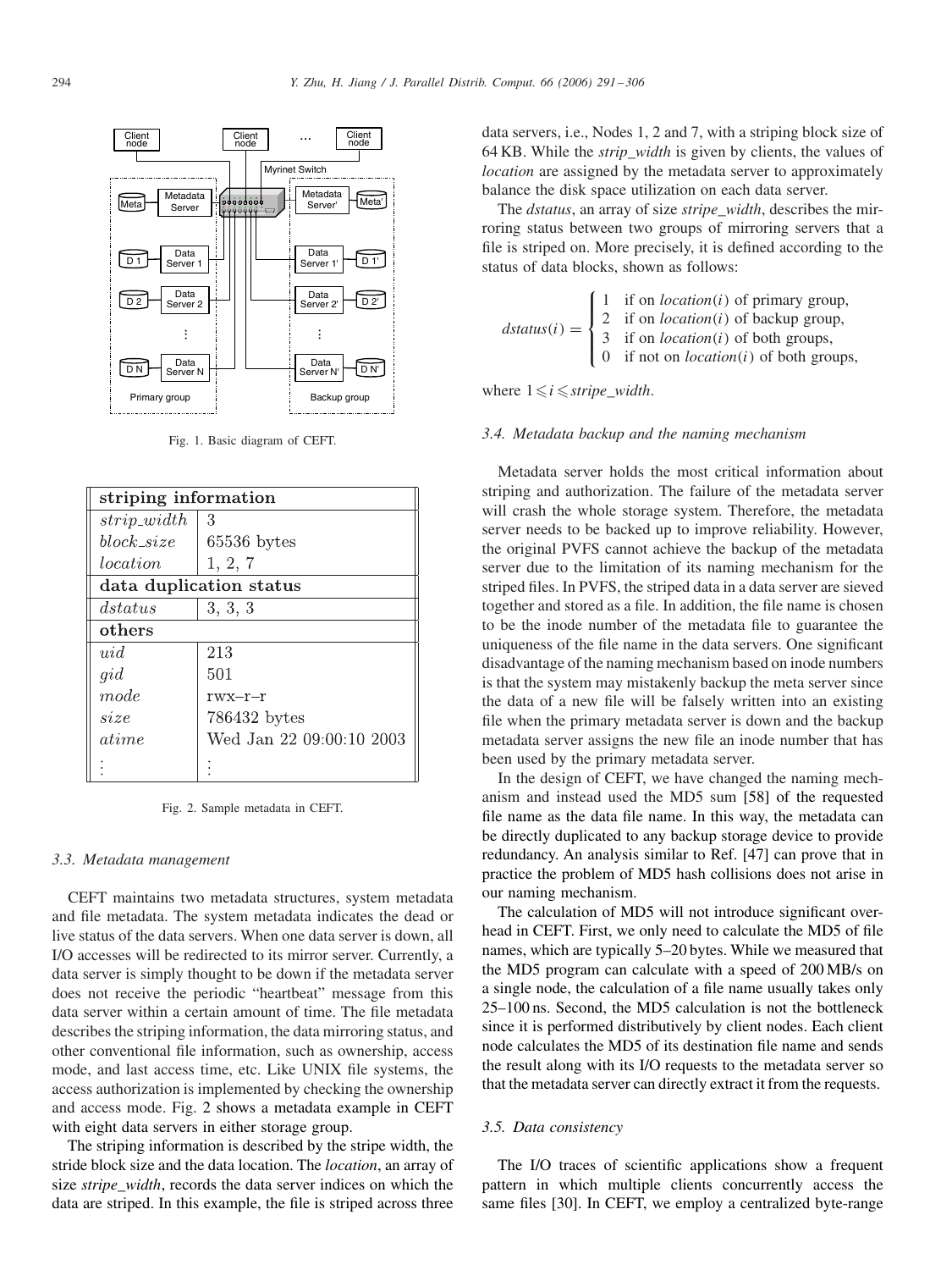

Fig. 3. The procedure of data recovery invoked when a failed server is rebooted after it has been successfully repaired.

lease-based mechanism to allow simultaneous accesses to different portions of a single file while maintaining the multiplereader single-writer semantics to each requested data portion. A lease is essentially a timed lock that gives its holder specified rights over the property for a limited period of time [\[23\].](#page-14-0) Leases are not based on file blocks, instead, they are based on the logical starting and ending addresses in bytes within destination files, thus allowing a more flexible and fine grained consistency control. When the metadata server receives a write request, it looks at the desired portion (addressed in bytes) of the targeted file and checks whether all the bytes in the desired range have not been locked by other clients. If no, the metadata server will issue an exclusive write-lease to the client to permit the write access. Multiple read-leases can be issued to different read-only requests as long as no conflicting write-lease exists. The lease mechanism can reduce the overhead of consistency maintenance. After the clients are granted the access, they continue to hold this access grant for a short period of time in a hope to save the negotiation with the metadata server for the immediate accesses of the same data. This access grant is revoked by the metadata server before the short period expires if other clients are waiting. The centralized management of locking certainly limits the parallelism of I/O operations. However, as discussed in Section [5,](#page-6-0) the metadata server is not likely the bottleneck under our measurements, a similar observation was found in the GFS [\[20\].](#page-14-0)

### *3.6. Data recovery*

After the reboot of a failed server, all the data on this server should be recovered. The recovery process in CEFT is simple and fast since all the data can be directly read from its mirrored server without doing any calculations. However, write requests may arrive at the functional servers within the period of recovery and the interleaving of these write operations and the duplication operations can potentially render the data on the server being recovered inconsistent. A simple remedy is to lock the corresponding functional servers and prohibit write operations until the duplication has finished. Clearly, this will make the I/O services unavailable for writes during the recovery process while the data on the servers are still accessible for reads.

To allow uninterrupted services, an on-line snapshot technique, called "copy-on-write (COW)" [\[13\],](#page-14-0) is deployed in CEFT, as shown in Fig. 3. When a server is repaired and rejoins the system, the recovery process is automatically invoked. First, data are replicated from the mirrored functional server (Step 1). When a write request arrives on the functional server to modify existing data during the recovery period, a shadow copy of the target data blocks is created and updates are then performed on the shadow copy (Step 2). When a write request creates new data blocks, the new data are also saved into the shadow region, leaving the old content intact. For every I/O write request that arrives during the recovery period, the name of the destination file and the touched byte region within that file are recorded into a list, called the modified list, in the order of the requests' arrivals. After the old data have been cloned, the new data, pointed to by the data structure in the modified list, will be replicated to the newly repaired server in a sequential order, to eliminate the possible inconsistency that resulted during the recovery process (Step 3). As soon as no files are left in the waiting list, the recovery process can begin to write back the modified or new data from the shadow region into the old image (Step 4). On the functional server, the recovery process assumes a higher priority than the I/O service process to guarantee that the recovery will eventually finish. After the recovery finishes successfully, the COW functions are turned off and the waiting list is reset.

The modified list is saved into disk devices to reduce the possibility of incoherence caused by the failure of the functional server during the recovery processes. However, since typically there is no non-volatile RAM in off-the-shelf cluster nodes, some items in a modified list may be lost from the cache in the events of unpredictable system crashes. One of our future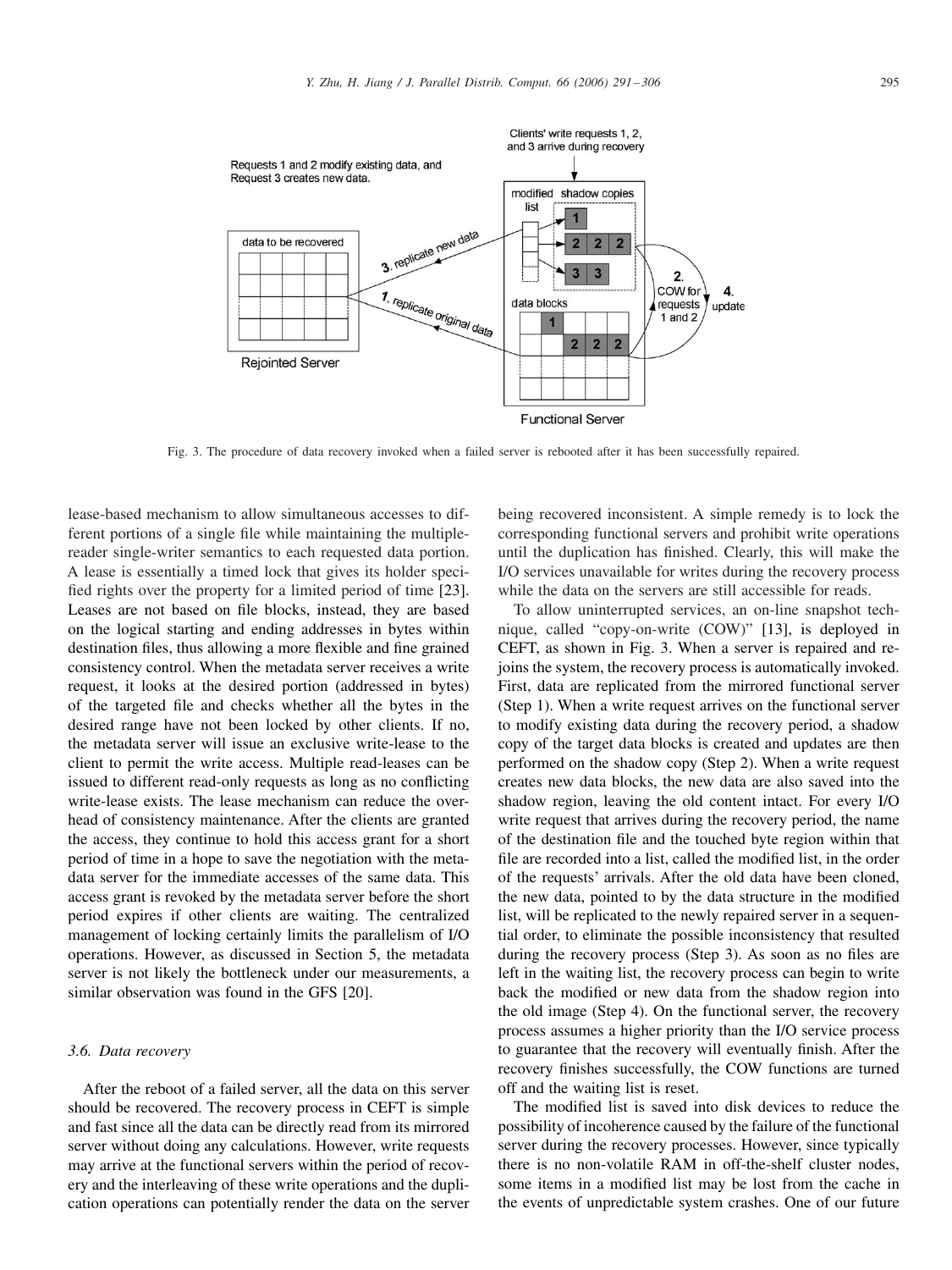<span id="page-5-0"></span>

Fig. 4. The steps of duplication process for Protocol 1.

research directions is to design and implement an efficient tool to check the integrity of the file data and produce a coherent file system state.

# **4. Duplication protocols**

Once a naming mechanism, metadata management, data consistency control and data recovery are in place to facilitate fault tolerance, several different protocol possibilities for data duplication (mirroring) exist for detailed implementation. We have investigated four distinct protocols, which are detailed in this section.

# *4.1. Protocol 1: asynchronous server duplication*

Fig. 4 shows the steps of the duplication process. First, the client fetches the striping information from the metadata server (Steps 1 and 2). Then it writes the data to the primary servers simultaneously (Step 3). Once the primary server receives the data, it immediately sends back an acknowledgment to inform the client of the completion of the I/O process (Step 4). The duplication operation will be performed by the primary servers in the background (Steps 5 and 6). After a backup server receives and stores the data from its primary server, it will send a request to both metadata servers to change the corresponding flag in the *dstatus* array to indicate the completion of the duplication operation. This duplication process can be considered as asynchronous I/O. A potential problem with this protocol is that the new data will be lost if the primary node fails during the duplication operation.

#### *4.2. Protocol 2: synchronous server duplication*

Protocol 2 is shown in Fig. 5. As in Protocol 1, the duplication operation is performed by the primary servers. The difference is that the primary servers postpone the acknowledgment to the client until their corresponding backup servers signal the completion of duplication. In addition, the duplication process is pipelined on each data server to speed up the write performance, a technique similar to the one used in the GFSs [\[20\].](#page-14-0) More specifically, as soon as a block of striped data from any client arrives at the memory of the primary server, these data will be immediately duplicated to the backup server without



Fig. 5. The steps of duplication process for Protocol 2.



Fig. 6. The steps of duplication process for Protocols 3 and 4.

waiting for the whole data from that client to reduce disk accesses. This protocol can always guarantee that the data are duplicated to both servers before the client finishes writing. However, this guarantee, and thus an enhanced reliability, comes at the expense of write performance, as analyzed and discussed later in the paper.

# *4.3. Protocol 3: asynchronous client duplication*

In this protocol, the duplication task is assigned to the client, as shown in Fig. 6. After fetching, the client can write to the primary and backup servers simultaneously. The duplication process is regarded as successful after receiving at least one acknowledgment among each pair of mirrored servers. Obviously, there is a potential problem if the slower server in the pair fails before acknowledgment. This problem is similar, but not identical to that in Protocol 1.

#### *4.4. Protocol 4: synchronous client duplication*

Protocol 4 is similar to Protocol 3, but it will wait for the acknowledgments from both the primary and the backup servers in each mirrored pair. This protocol can always guarantee that the new data will be stored in both servers of the pair before the completion of I/O access. Similar to the trade-off between Protocols 1 and 2, there is an obvious performance-reliability trade-off between Protocols 3 and 4.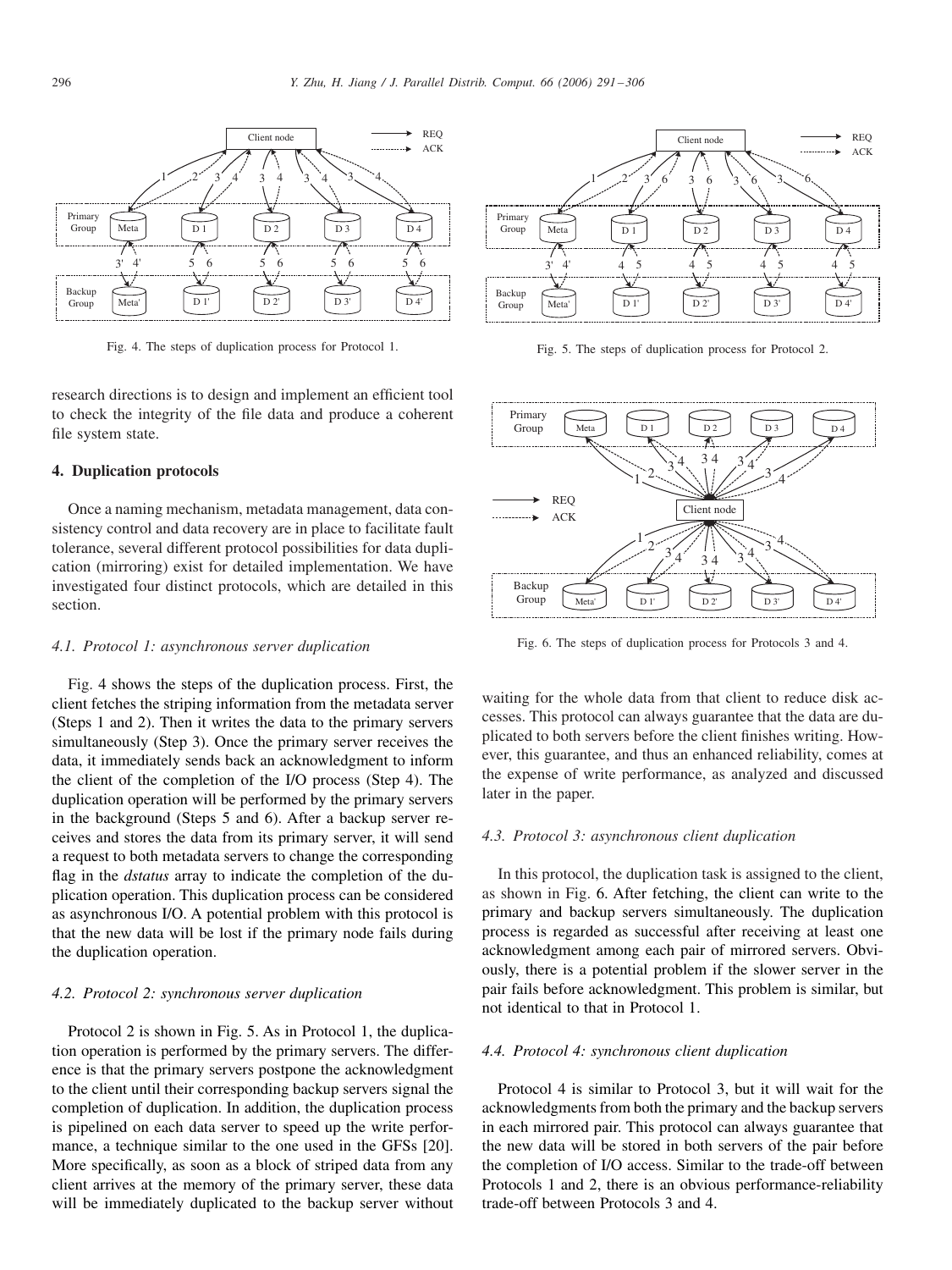# <span id="page-6-0"></span>*4.5. Cache effect*

In these protocols, the file system caches on the servers are fully utilized to improve the overall I/O performance. Thus there is a possibility, however small, that data can be lost when the disk or the server node crashes before the cache data are written onto the disks. Nevertheless, if a "hard" reliable storage system is required, we can potentially use techniques such as forced disk writes in these four duplication protocols. While the four protocols with forced disk writes improve the reliability, the penalty on the I/O performance is too heavy to make the forced disk writes appealing. In addition, even if the forced disk writes are used, these four duplication protocols still present different performance and reliability.

#### **5. Experimental results in CEFT**

#### *5.1. Experimental environments*

The performance results presented here are measured on the PrairieFire cluster [\[46\]](#page-14-0) where CEFT has been implemented and installed, at the University of Nebraska—Lincoln. At the time of our experiment, the cluster had 128 computational nodes, each with two AMD Athlon MP 1600 processors, 1 GB of RAM, a Myrinet card and a 20 GB IDE(ATA100) hard drive. Under the same network and system environment as CEFT, the *ttcp* [\[57\]](#page-15-0) benchmark reports a TCP bandwidth of 112 MB/s using a 1KB buffer with 46% CPU utilization. The disk write bandwidth is 32 MB/s when writing 2 GB of data, according to the Bonnie [\[7\]](#page-14-0) benchmark.

# *5.2. Benchmark*

A simple benchmark, similar to the one used in Refs. [\[11,36,](#page-14-0)[56,](#page-15-0)[16\],](#page-14-0) was used to measure the overall concurrent write performance of this parallel file system. Fig. 7 gives a simplified MPI program of this benchmark. The overall and raw write throughput are calculated. The overall write throughput includes the overhead of contacting the metadata server while the raw write throughput does not include the open and close time and measures the aggregate throughput of the data servers exclusively. In both measurements, the completion time of the slowest client is considered as the overall completion time. While this benchmark may not reveal complete workload patterns of real applications, it allows a detailed and fair comparison of the performance of PVFS and the four duplication protocols.

The aggregate write performance is measured under three server configurations, 8 data servers mirroring 8, 16 data servers mirroring 16, and 32 data servers mirroring 32, respectively. With the metadata servers included, the total numbers of servers in the three configurations become 18, 34 and 66. In the three sets of tests, each client node writes a total amount of 16 MB to the servers, i.e., it writes 2, 1 and 0.5 MB to each server node, respectively, which are the approximate amounts of data written by a node during the checkpointing process of a real astrophysics code [\[51\].](#page-14-0) During the measurements, there were

# for all clients:

- 1. synchronize with all clients using MPI barrier;
- 2.  $t_1$  = current time;
- 3. open a file;
- 4. synchronize with all clients using MPI barrier;
- 5.  $t_2$  = current time;
- 6. loop to write data;
- 7.  $t_3$  = current time;
- 8. close the file;
- 9.  $t_4$  = current time;
- 10.  $ct_1 = t_4 t_1$ ; /\* overall completion time \*/
- 11.  $ct_2 = t_3 t_2$ ; /\* raw completion time \*/
- 12. send  $ct_1$  and  $ct_2$  to client 0;

#### for client 0:

- 1. find maximum of  $ct_1$  and  $ct_2$  respectively;
- 2. calculate overall write throughput using maximum  $ct_1$ ;
- 3. calculate raw write throughput using maximum  $ct_2$ ;



other computation applications running on our cluster, which shared the node resources, such as network, memory, processors and I/O devices, with the CEFT, and thus the aggregate write performance was probably degraded. In order to reduce the influence of these applications on the performance of these protocols, many measurements were repeated at different times and the average value is calculated after discarding the five highest and five smallest measurements.

## *5.3. The metadata server overhead*

The overall and raw write throughput is measured in CEFT with a configuration of eight data servers mirroring eight under two access patterns: all clients concurrently write different files and all clients concurrently write different portions of the same file. Fig. [8](#page-7-0) plots the overall and raw write performance of Protocol 2 as a function of the number of client nodes, in which all clients write data into the same file and different files, respectively.

As the experiment indicates, the aggregate write performance increases with the number of client nodes and reaches its maximum values when the cache at the data server side achieves best utilization. When the client number continues to increase, the aggregate write performance will decrease since on the data server side the context-switching overhead among different I/O requests increases while the benefit of cache decreases. The aggregate throughput will eventually saturate the disk throughput.

An important observation from these figures is that the performance gap between overall and raw write throughput does not increase significantly with the total number of clients. This implies that the metadata server is most likely not the performance bottleneck even when that client number is 100, close to the total available client number of 128 in our cluster.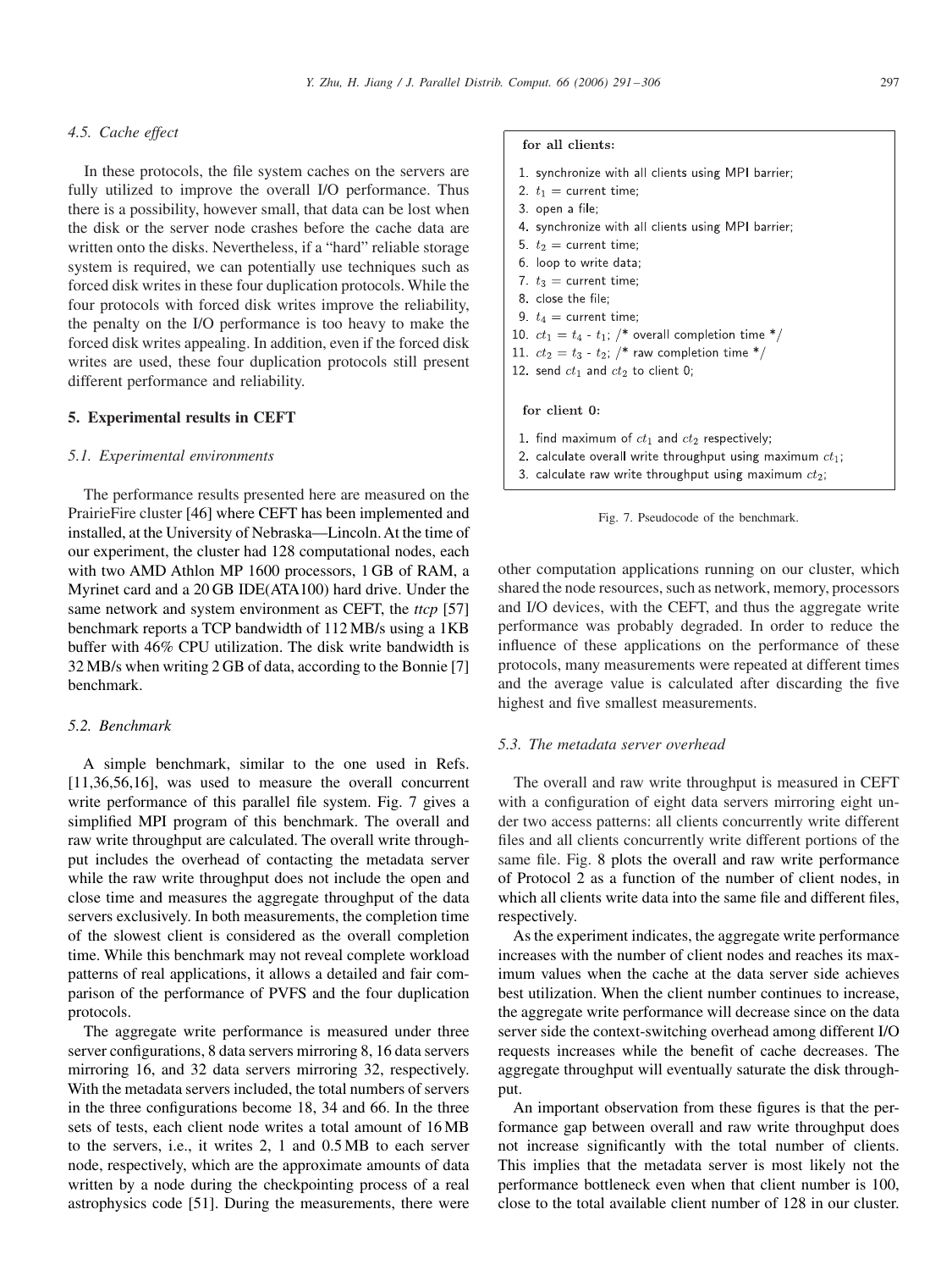<span id="page-7-0"></span>

Fig. 8. Aggregate write performance when all clients write to the same file and different files, respectively, using Synchronous Server Duplication with 8-mirroring-8 data servers (20 measurements, discarding 5 highest and 5 smallest).

Experimental results of the other three protocols also show the same pattern of performance gap between the overall and raw throughputs. This further validates the claim made in [\[31,11\]](#page-14-0) that the metadata server only introduces insignificant performance degradation and is not the performance bottleneck in a moderate-size cluster. Similar observation is made in GFS that also employs the design of a single metadata server (called master) to provide terabyte-scale storage. GFS runs across thousands of disks on over a thousand machines and it is concurrently accessed by hundreds of clients. Their experiments show that the metadata server is not the performance bottleneck under the heavy web searching workload in Google.

# *5.4. Write performances of the four duplication protocols*

The overall write performance of the four duplication protocols and PVFS are measured in the three server configurations using the benchmark and workload described previously. Figs. 9[–11](#page-8-0) show their average performances over 70 measurements, in which the 5 highest and 5 lowest are discarded. When there is only one client node, Protocols 1–3 perform almost identically, where the bottleneck is likely to be the TCP/IP stack on the client node. In contrast, Protocol 4 performs the worst since it is at a double-disadvantage: first, the client node that is already the bottleneck must perform twice as many writes; second, it has to wait for the slowest server node to complete the write process.

In Protocol 2, the write process from the clients to the primary group and the duplication process from the primary group to the backup group are pipelined and thus the performance is only slightly inferior to that of Protocol 1 when the primary server is lightly loaded (e.g., with fewer than five clients). As the workload on the primary server increases, the performance of Protocol 2 lags further behind that of Protocol 1.



Fig. 9. Write performance when 8 I/O data servers mirror another 8 I/O data servers (70 measurements, discarding 5 highest and 5 smallest).

When the number of client nodes is smaller than the number of server nodes, Protocols 1 and 2 outperform Protocols 3 and 4, since more nodes are involved in the duplication process in the first two protocols than in the last two. On the other hand, when the number of client nodes approaches and surpasses the number of server nodes in one group, the situation reverses itself so that Protocols 3 and 4 become superior to Protocols 1 and 2. To achieve a high write bandwidth, we have designed a hybrid protocol, in which Protocol 1 or 2 is preferred when the client node number is smaller than the number of server nodes in one group, and otherwise Protocol 3 or 4 is used. When the reliability is considered, this hybrid protocol can be further modified to optimize the balance between reliability and write bandwidth. This will be explained in detail later in this paper.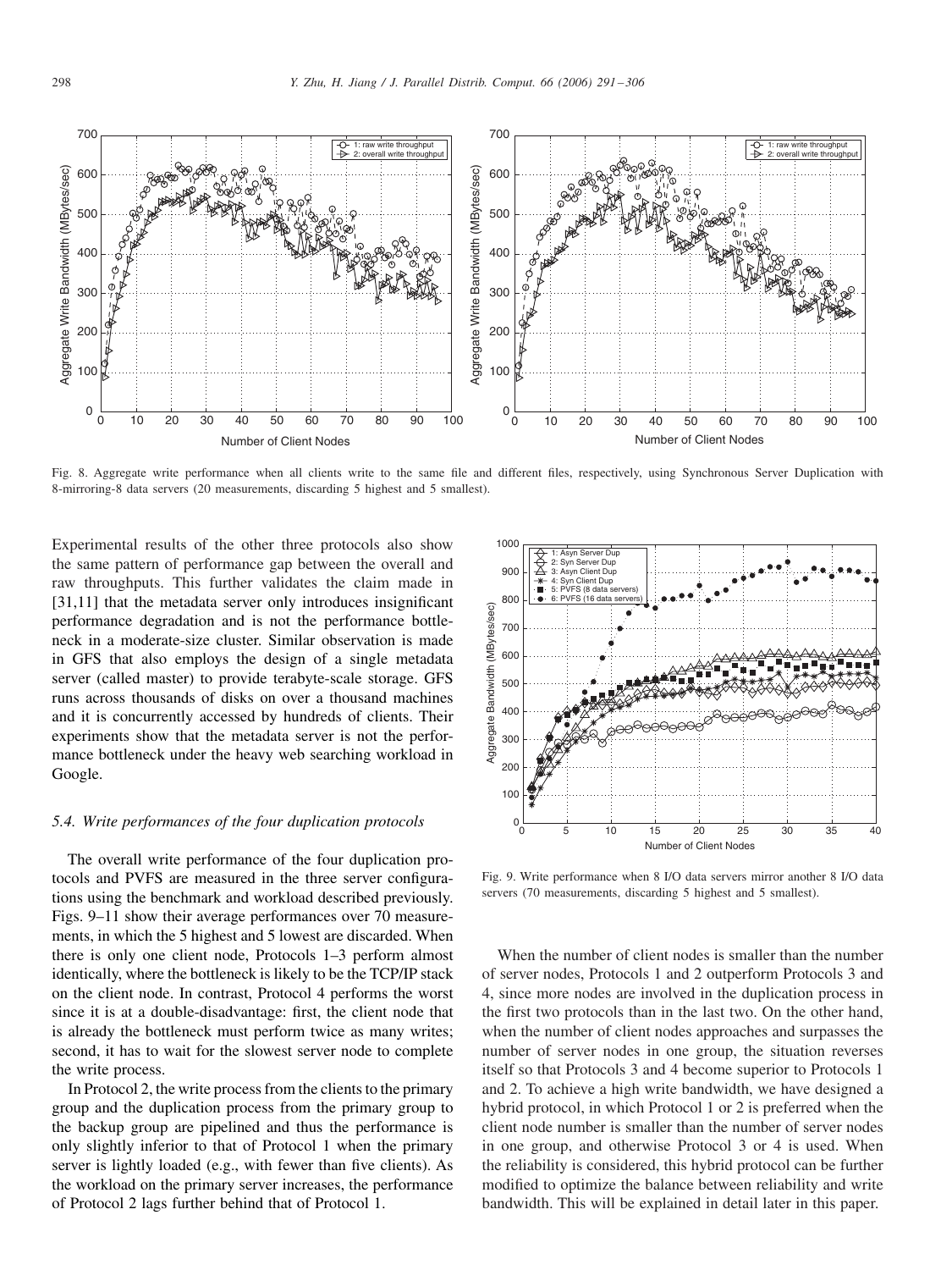Fig. 10. Write performance when 16 I/O data servers mirror another 16 I/O data servers (70 measurements, discarding 5 highest and 5 smallest).

Fig. 11. Write performance when 32 I/O data servers mirror another 32 I/O data servers (70 measurements, discarding 5 highest and 5 smallest).

Table [1](#page-9-0) summarizes the average peak aggregate write performance of the four protocols in the saturation region, along with their performance relative ratio to the PVFS with half the number of data servers and the same number of data servers, respectively. The aggregate write performance of Protocol 1 is nearly 30%, 28% and 25% better than that of Protocol 2 under the three server configurations, respectively, with an average improvement of 27.7%. The performance of Protocol 3 is nearly 14%, 7% and 23% better than that of Protocol 4, under the three configurations, respectively, with an average improvement of 14.7%. While the workload on the primary and backup groups are well balanced in Protocols 3 and 4 due to the duplication symmetry initiated by the client nodes, in Protocols 1 and 2 the primary group bears twice the amount of workload as the backup group because of the asymmetry in the duplication process. As a result, the peak performance of Protocol 3 is better than that of Protocol 1, while Protocol 4 outperforms Protocol 2 consistently.

In addition, experiment results show that the peak performance of Protocol 4 is only around 7% less than PVFS with half the number of servers. As shown in Fig. [9,](#page-7-0) when the total number of clients is less than four, the write bandwidth of Protocol 4 is around 50% of PVFS due to the doubled network traffic at the client side. When the number of clients increases, the performance gap between CEFT and PVFS begins to decrease. This is because the bottleneck gradually shifts from the client side to the server side. When the bottleneck completely shifts to the servers, the doubled network traffic on each client does not have significantly negative impact on the aggregate bandwidth. The 7% overhead, we believe, is mainly caused by the delay in waiting for the acknowledgements from both servers.

Compared with the PVFS with the same number of data servers, the server driven Protocols 1 and 2 improve the reliability at the expense of 46–58% write bandwidth and the client driven Protocols 3 and 4 cost around 33% and 41% write bandwidth, respectively. Compared with the PVFS with half the number of data servers, as shown in Table [1,](#page-9-0) such cost is not only acceptable in most cases, but it is also at times negligible or even negative, especially for Protocol 3. In Protocol 3, when the total number of clients is large enough, the extra work of duplication at the client side will not influence the aggregate write performance since the data servers have already been heavily loaded and their I/O bandwidth have been saturated. Furthermore, the application running on a client node will consider its write operations completed as long as the client has received at least one acknowledgment among each mirroring pair, although some duplication work may still proceed, transparent to the application. Since the data servers are not dedicated and their CPU, disks, memory and network load are different, Protocol 3 chooses the response time of the less heavily loaded server in each mirroring pair and thus surpasses the PVFS with half the number of data servers.

#### *5.5. Read performance and real application benchmark*

A similar microbenchmark is also used to evaluate the read performance [\[65,66\].](#page-15-0) In addition, we propose to use the techniques of doubling the degree of parallelism and hot-spot skipping to improve the aggregate read performance. The read performance is boosted by scheduling requests on both mirroring groups in order to double the degree of parallelism. In the case that a node becomes a hot spot, this node is skipped and all the data are read from its mirror node. Extensive experiments in a real cluster environment, where each data server is not dedicated but time-shared with compute tasks, indicate that both techniques are highly effective.

We also conduct a case study for a popular read-I/O intensive application, namely, parallel BLAST [\[17\],](#page-14-0) and use this application as a benchmark to evaluate the techniques proposed in CEFT [\[68,67\].](#page-15-0) We aim to investigate the performance impact of the degree of I/O parallelism and the contention of the I/O resource on scientific applications. Experiments show that CEFT



<span id="page-8-0"></span>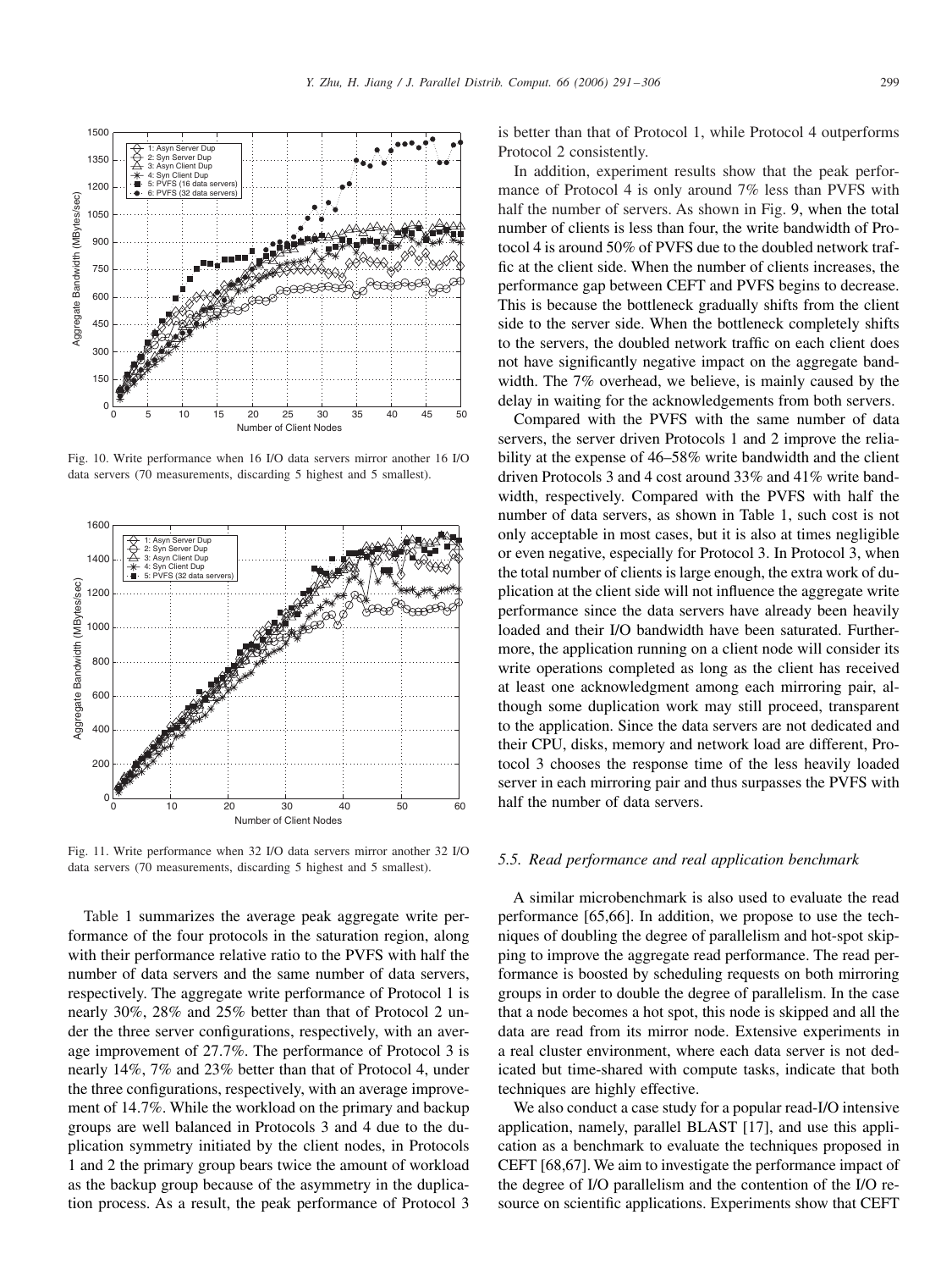<span id="page-9-0"></span>

| Table 1 |                                                                                      |  |
|---------|--------------------------------------------------------------------------------------|--|
|         | Average peak write performance and ratio to the performances of PVFS with half nodes |  |

| Protocol                            | Number of data servers in one group |     |      |     |      |      |  |
|-------------------------------------|-------------------------------------|-----|------|-----|------|------|--|
|                                     |                                     |     | 16   |     | 32   |      |  |
|                                     | MB/s                                | %   | MB/s | %   | MB/s | $\%$ |  |
| 1 (Server asynchronous duplication) | 492                                 | 87  | 796  | 86  | 1386 | 94   |  |
| 2 (Server synchronous duplication)  | 391                                 | 68  | 660  | 71  | 1114 | 75   |  |
| 3 (Client asynchronous duplication) | 604                                 | 106 | 974  | 104 | 1501 | 101  |  |
| 4 (Client synchronous duplication)  | 528                                 | 93  | 905  | 97  | 1218 | 82   |  |
| 5 (PVFS with half # of nodes)       | 567                                 | 100 | 929  | 100 | 1482 | 100  |  |
| 6 (PVFS with same # of nodes)       | 929                                 | 164 | 1482 | 160 |      |      |  |

can exploit parallel I/O to significantly reduce the running time of this application, and the read optimization techniques of doubling the degree of parallelism and skipping hot-spot nodes are highly effective in improving the aggregate throughput.

## **6. Reliability and availability analysis**

In this section, a Markov-chain model is constructed to analyze the reliability and availability of the four duplication protocols, and to compare their reliability with that of the PVFS.

Markov models have been used to analyze the reliability of RAID-1 in Refs. [\[21,39,](#page-14-0)[2,](#page-13-0)[8,37\].](#page-14-0) However, none of these models distinguishes the primary disk failures from the backup disk failures, i.e., they assume that all the data on a failure disk can be recovered from its mirror disk. This assumption holds true in a tightly coupled array of disks, such as RAID, because data on primary and backup disks are always kept consistent with the help of hardware. However, this assumption may not be true in our loosely coupled distributed system, such as clusters, in which the failure of a primary server and a backup server have different implications. For example, in Protocol 1, if a primary server fails before the completion of duplication, the backup server will lose the data that has not been duplicated. But the system does not lose any data if only a backup node fails. Therefore, in our system, the primary and the backup server nodes are not symmetrical in terms of their failure implications and the classic RAID model cannot be used. In addition to being able to reflect the asymmetry, our model should be general enough so that the reliability of all four protocols can be derived directly. In the following sections, we take Protocol 1 as an example to show how the Markov-chain model is developed and how it can be applied to other protocols by appropriately changing some relevant definitions.

To simplify the analysis, the following assumptions are made:

(1) In this model, we neglect the data loss caused by the failures of nodes or disks that happen before the data in the cache are written onto the disks since the cache size is relatively small and the local file system on each data server usually periodically flushes modified (dirty) blocks back to disks. In most UNIX/Linux file systems, every 30 s, all dirty blocks that have not been modified in the last 30 s are written back onto disks [\[38,35,10\].](#page-14-0) We understand that this assumption

is somewhat unrealistic and may lead to an overestimate of the reliability.

- (2) Network and node failures are all independent and follow an exponential distribution. Ref. [\[22\]](#page-14-0) has studied the exponential, Weibull, and Gamma models of disk lifetime distributions and concluded that exponential distributions are sufficient. The failure distribution of a cluster node, which incorporates both hardware and software failures, can also be reasonably modeled as exponential distribution [\[61,54\].](#page-15-0) This assumption might not be realistic in some situations, such as power surges, burst of I/O tasks, etc.
- (3) Write requests arrive at the primary server from the clients following the Poisson process, with an exponentially distributed inter-arrival time whose mean value is referred to in this paper as the mean-time-to-write (*MTTW*). Refs. [\[40,](#page-14-0)[59,](#page-15-0)[32\]](#page-14-0) provide justifications for the assumption that the I/O access patterns in scientific applications exhibit Poisson arrival rates and thus can be modeled as Markov processes. Ref. [\[24\]](#page-14-0) shows that, strictly speaking, file system traffic is not self-similar in nature and this further assures us the appropriateness of the Poisson assumption.
- (4) Similarly, the duplication time is also assumed as a random variable, following an exponential distribution, whose value depends on the data size, network traffic, workload on both the primary server and the backup server, etc. Its mean time interval is referred to as the mean-time-to-duplicate (*MTTD*) in this paper.

Table [2](#page-10-0) presents some basic notations, while others will be introduced appropriately during the discussion.

# *6.1. Calculation of* P<sup>c</sup>

According to the given assumptions, we know that write requests arrive in the duplication queue with an arrival rate of  $\lambda_w$  and leave the queue with a duplication rate of  $\mu_d$ . For the system to be stable, it is implied that  $\lambda_w < \mu_d$ , otherwise the length of the duplication queue will grow to infinity, causing the system to saturate. If the number of requests in the queue is zero, we say that the data in the primary node are consistent with the backup node. This duplication queue can be modeled by an  $M/M/1$  queuing model [\[53](#page-15-0)[,14\].](#page-14-0) In the model, the probability of the consistent state, i.e., the probability of an empty queue,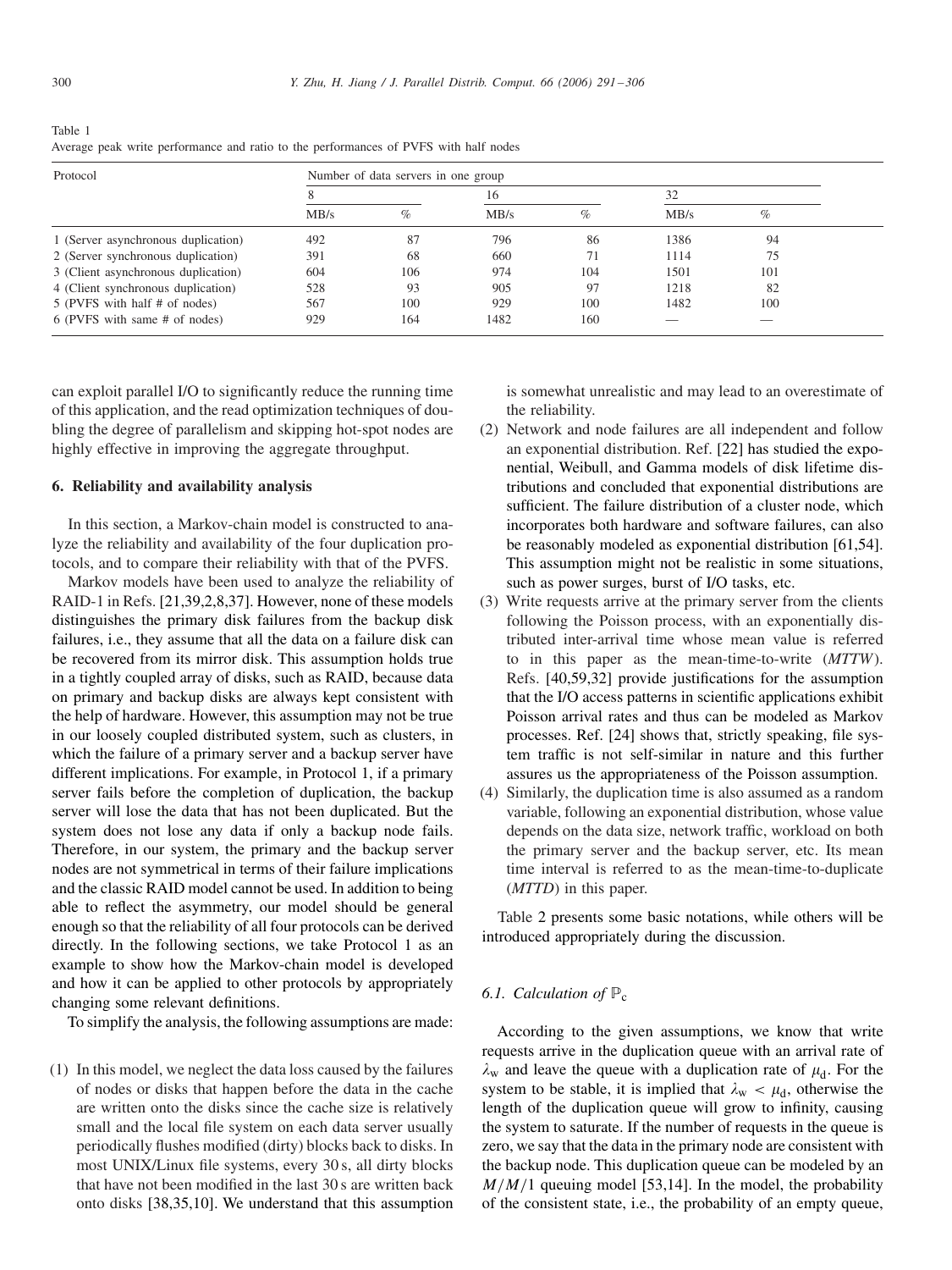<span id="page-10-0"></span>Table 2 Notation

| $\boldsymbol{N}$                                                                                                                                                                                   | Total number of nodes in one group                                    |
|----------------------------------------------------------------------------------------------------------------------------------------------------------------------------------------------------|-----------------------------------------------------------------------|
| $\boldsymbol{S}$                                                                                                                                                                                   | Total number of Markovian states                                      |
| i, j                                                                                                                                                                                               | Index of Markovian states, $1 \leq i, j \leq S$                       |
| m, n                                                                                                                                                                                               | Number of failed nodes, $0 \leq m, n \leq N$                          |
| λ                                                                                                                                                                                                  | Failure rate per node                                                 |
| $\lambda_{\rm s}$                                                                                                                                                                                  | Failure rate of the network switch                                    |
| $\lambda_{\rm w}$                                                                                                                                                                                  | Arrival rate of write requests per server                             |
| $\mu$                                                                                                                                                                                              | Repair rate per node                                                  |
| $\mu_{\rm d}$                                                                                                                                                                                      | Duplication rate                                                      |
| MTTF <sub>node</sub> = $\frac{1}{\lambda}$<br>MTTF <sub>switch</sub> = $\frac{1}{\lambda_s}$<br>MTTW = $\frac{1}{\lambda_w}$<br>MTTR <sub>node</sub> = $\frac{1}{\mu}$<br>MTTD = $\frac{1}{\mu_s}$ | Mean time to failure per node                                         |
|                                                                                                                                                                                                    | Mean time to failure per switch                                       |
|                                                                                                                                                                                                    | Mean time to write                                                    |
|                                                                                                                                                                                                    | Mean time to repair per node                                          |
| $\mu_{\rm d}$                                                                                                                                                                                      | Mean time to duplicate                                                |
| <b>MTTDL</b>                                                                                                                                                                                       | Mean time to data loss                                                |
| M                                                                                                                                                                                                  | Markovian fundamental matrix                                          |
| $\mathbf{Q} = [q_{ij}]_{S \times S}$                                                                                                                                                               | Markovian truncated matrix                                            |
| $\mathbb{P}_c$                                                                                                                                                                                     | Probability that a primary node is consistent with its<br>mirror node |
| $\mathbb{P}(mPnB)$                                                                                                                                                                                 | Probability of the system being still functional when $m$             |
|                                                                                                                                                                                                    | primary nodes and $n$ backup nodes have failed                        |
| $\binom{n}{k} = \frac{n!}{(n-k)!k!}$                                                                                                                                                               | Binomial coefficient                                                  |

can be calculated as follows:

$$
\mathbb{P}_{\rm c} = 1 - \frac{\lambda_{\rm w}}{\mu_{\rm d}} = 1 - \frac{MTID}{MTTW}.
$$
 (1)

Although  $\mathbb{P}_c$  is derived based on the duplication process of Protocol 1, this term can also be used in other protocols. In Protocols 2 and 4, all data have already been duplicated to the mirror nodes at the time when the client nodes complete the writing access. Thus *MTTD* can be thought to be 0. In Protocol 3, at the time the client finishes the writing process, there is still a chance that a primary node is not consistent with its backup node. Similarly, it can also be modeled as  $M/M/1$  theoretically if we redefine *MTTD* as the difference between the time instants when data are stored in the faster server and when data are stored in the slower server node.

# *6.2. Markov-chain model for reliability evaluation*

Fig. 12 shows the Markov state diagram for Protocol 1, which can also be applied to the other protocols. In this diagram,  $i : mPnB$  signifies that the state number/index is i, and there are  $m$  and  $n$  failed nodes in the primary and backup groups, respectively. All the states shown are working states, with the exception of *DL*, which is the data loss state. The total number of states in the Markov state diagram is denoted by S and is equal to  $(N+1)(N+2)/2$ . The Markov chain begins with State  $1 (1: 0P0B)$ , followed by State  $2 (2: 1P0B)$ , and so on.

To facilitate the solution to this model, we derive a function, given in Eq.  $(2)$ , that maps from the system state with m failed



Fig. 12. Markov state diagram for Protocol 1.

primary nodes and  $n$  failed backup nodes to the state index  $i$ of the Markov state diagram:

$$
i = \frac{1}{2}(m+n)(m+n+1) + (n+1). \tag{2}
$$

Similarly, the inverse mapping function is given in

$$
n = i - 1 - \frac{x(x+1)}{2},
$$
 (3)

$$
m = x - n,\tag{4}
$$

where  $x = \left\lceil \frac{\sqrt{8i+1}-3}{2} \right\rceil$ .

Fig. [13](#page-11-0) shows the transition rate between the neighboring states. In the diagram,  $\mathbb{P}_{ij}$  denotes the probability that the system remains functional, also referred to as *safety probability*, given that one more primary node fails while  $m$  primary nodes and *n* backup nodes have already failed. Similarly,  $\mathbb{P}_{ik}$  denotes the probability, or safety probability, of the system remaining functional when one more backup node fails while  $m$  primary nodes and *n* backup nodes have already failed.  $P_{ij}$  can be calculated as

$$
\mathbb{P}_{ij} = \mathbb{P}((m+1)PnB | mPnB)
$$
  
= 
$$
\frac{\mathbb{P}(((m+1)PnB) \cap (mPnB))}{\mathbb{P}(mPnB)}
$$
  
= 
$$
\frac{\mathbb{P}((m+1)PnB)}{\mathbb{P}(mPnB)},
$$
 (5)

where  $\mathbb P$  is the safety probability when m nodes in the primary group and  $n$  nodes in the backup group fail simultaneously. The calculation of  $P$  is as follows:

$$
\mathbb{P}(mPnB) = \begin{cases} \frac{\binom{N}{m+n}2^{m+n}}{\binom{2N}{m+n}} & \text{if } m+n \leq N, \\ 0 & \text{otherwise.} \end{cases}
$$
(6)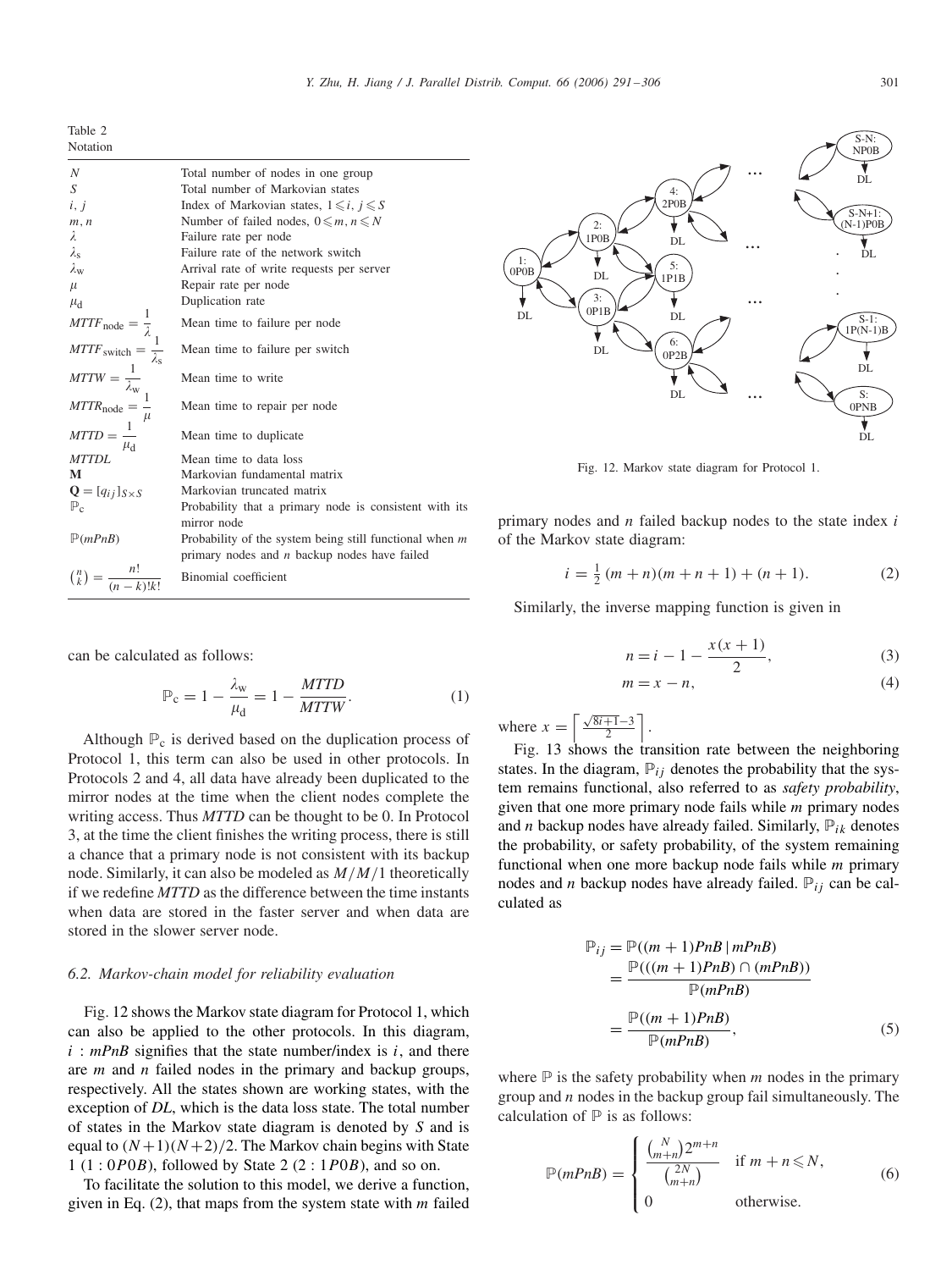<span id="page-11-0"></span>

Fig. 13. The transition probability between different states.

Similarly, we have

$$
\mathbb{P}_{ik} = \frac{\mathbb{P}(mP(n+1)B)}{\mathbb{P}(mPnB)}.\tag{7}
$$

The transition probability from State  $i$  to the data loss state, denoted as  $q_i$  DL, can be calculated as

#### $q_{i,DL}$  = loss caused by one more primary node failure

+ loss caused by one more backup node failure

+ loss caused by network switch failure

$$
= (N - m)\lambda[(1 - \mathbb{P}_{ij}) + \mathbb{P}_{ij}(1 - \mathbb{P}_{c})]
$$
  
+  $(N - n)\lambda(1 - \mathbb{P}_{ik}) + \lambda_s$   
=  $(N - m)\lambda(1 - \mathbb{P}_{c}\mathbb{P}_{ij})$   
+  $(N - n)\lambda(1 - \mathbb{P}_{ik}) + \lambda_s$ . (8)

The stochastic transitional probability matrix is defined as  $\mathbf{Q} = [q_{ij}]$ , where  $1 \le i, j \le S$  and  $q_{ij}$  is the transition probability from State  $i : m_i P n_i B$  to State  $j : m_j P n_j B$ . In summary,  $q_{ij}$  can be calculated as follows:

If  $i < j$ , then

$$
q_{ij} = \begin{cases} (N - m_i)\lambda \mathbb{P}_{ij} \mathbb{P}_c & \text{if } m_j = m_i + 1 \text{ and } n_j = n_i, \\ (N - m_i)\lambda \mathbb{P}_{ij} & \text{if } m_j = m_i \text{ and } n_j = n_i + 1, \\ 0 & \text{otherwise.} \end{cases}
$$
 (9)

If  $i > j$ , then

$$
q_{ij} = \begin{cases} m_j \mu & \text{if } m_j = m_i + 1 \text{ and } n_j = n_i, \\ n_j \mu & \text{if } m_j = m_i \text{ and } n_j = n_i + 1, \\ 0 & \text{otherwise.} \end{cases}
$$
(10)

If  $i = j$ , then

$$
q_{ii} = 1 - \sum_{i=1, j \neq i}^{j \leq S} q_{ij} - q_{i, \text{DL}}.
$$
 (11)

If  $P_c = 1$ , i.e., the primary node and backup node are always kept consistent, like in RAID-1, and a fault-free network is assumed, the model shown in Fig. [12](#page-10-0) can be simplified to the classic RAID-1 model [\[2\],](#page-13-0) as shown in Fig. 14. This is proven



Fig. 14. Classic Markov state diagram of RAID-1.

by the fact that numerical results generated by both models with the same set of input parameters are identical.

# *6.3. Calculation of MTTDL*

*MTTDL* can be obtained from the fundamental matrix **M**, which is defined by [\[4\].](#page-14-0)

$$
\mathbf{M} = [m_{ij}] = [I - \mathbf{Q}]^{-1},\tag{12}
$$

where  $m_{ij}$  represents the average amount of time in State  $j$ before entering the data loss state, when the Markov chain starts from State i.

The total amount of time expected before being absorbed into the data loss state is equal to the total amount of time it expects to make to all the non-absorbing states. Since the system starts from State 1, where there are no node failures, MTTDL is the sum of the average time spent on all states  $j \in \{1 \leq j \leq S\}$ , i.e.,

$$
MTTDL = \sum_{j=1}^{S} m_{1j}.
$$
 (13)

When  $MTTD = 0$  and  $MTTF_{switch} = \infty$ , our model becomes the classic model for RAID-1. If  $MTTD = \infty$  and  $MTTF<sub>switch</sub> = \infty$ , it then becomes the classic model for RAID-0. When using the same *MTTF* and *MTTR* to calculate the *MTTDL* of RAID-0 and RAID-1 as Ref. [\[2\],](#page-13-0) our model shows identical results to those given in the above references.

To further validate our model, Fig. [15](#page-12-0) shows the relationship between *MTTDL* and *MTTD* under different workload conditions in an CEFT where there are eight data server nodes in either group. The *MTTDL* in this figure is calculated based on our model built above. This figure indicates that the *MTTDL* decreases with an increase in *MTTD*. With the same *MTTD* but increasing *MTTW*, *MTTDL* increases. All of these performance trends are intuitive and realistic.

#### *6.4. Reliability analysis*

The numerical results, calculated according to the Markov chain model, show the significant impact of the mean-time-toduplication on the whole system reliability, measured in terms of mean-time-to-data-loss, under different workload conditions. As the model indicates, the reliability of CEFT depends on the write frequencies of the client nodes. The more frequently the client nodes write data into the storage nodes, the higher the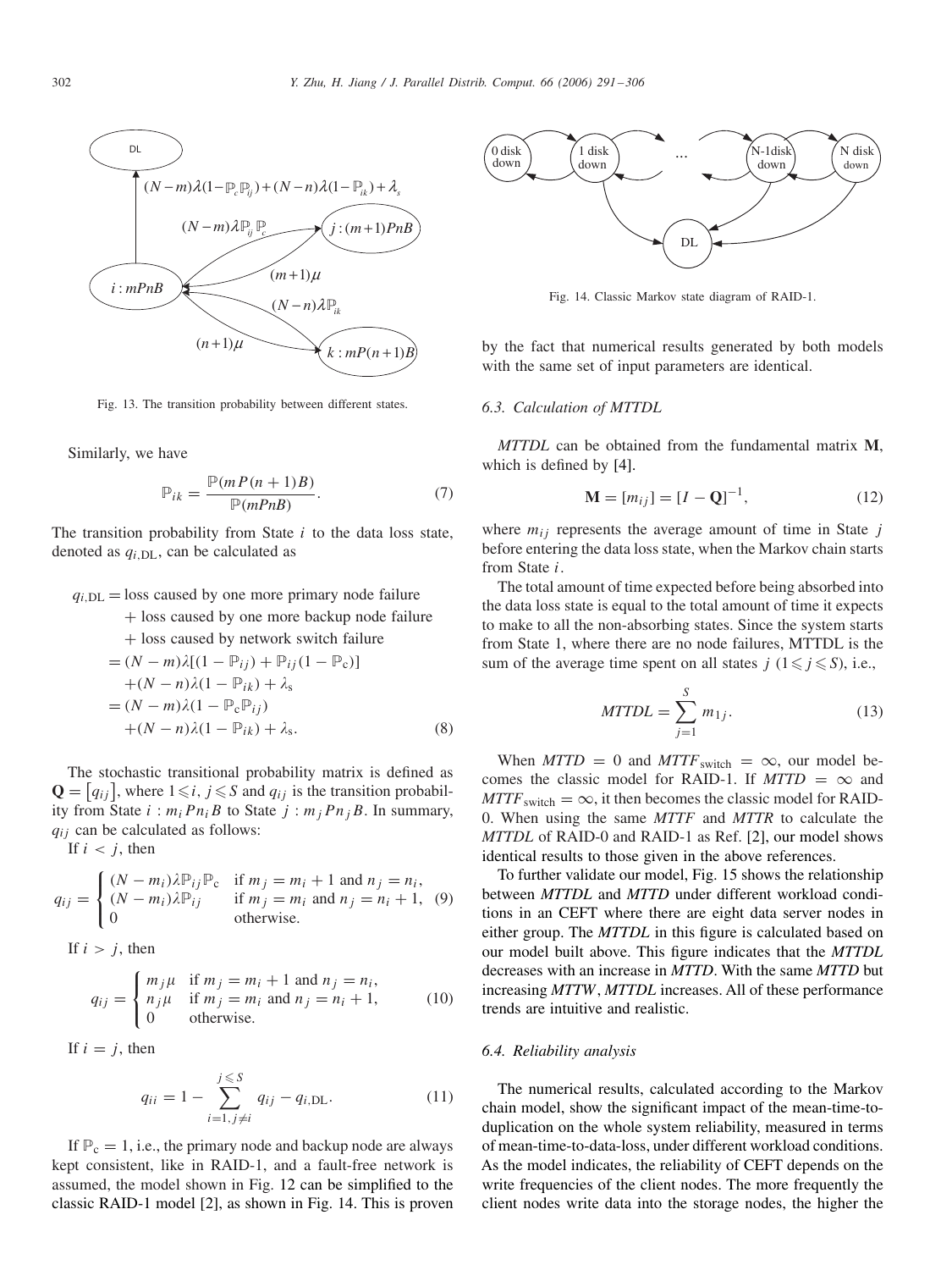<span id="page-12-0"></span>

Fig. 15. Influence of *MTTD* on *MTTDL* of eight mirroring eight data servers under different workloads  $(MTTF = 1$  year,  $MTTF$ <sub>switch</sub> = 3 years,  $MTTR = 2$  days and  $MTTW = 5$  min).

probability that the primary storage group remains inconsistent with the backup group, thus giving rise to increased likelihood of data loss due to the failure of some nodes in the storage group. The write frequency, measured as mean-time-to-write, is highly dependent on the applications running on the client nodes.

To quantitatively compare the reliability of the four duplication protocols, we evaluate their reliability in the scenario of a simple benchmark presented in Section [5.](#page-6-0) Although this simple benchmark does not reflect all applications that run on CEFT, it gives a quantitative and fair comparison of these duplication protocols. We recorded the time instants of all the events on all server and client nodes and stored them into the files so that we could calculate the *MTTW* and *MTTD* of this simple benchmark. The *MTTD* of Protocol 1 can be directly calculated from the trace files. The *MTTD* of Protocols 2 and 4 can be regarded as 0 since the data are consistent as soon as the client node finishes the write process. To obtain the *MTTD* of Protocol 3 is tricky because the duplication process is performed by the client nodes. In Protocol 3, we define *MTTD* as the mean time difference between the arrivals of the acknowledgments from the primary node and the backup node.

We assume that  $MTTF = 1$  year,  $MTTF$ <sub>switch</sub> = 3 years and  $MTTR = 2$  days. In the simple benchmark,  $MTTW = 1$  min. We calculate the *MTTDL* curve as a function of the number of server nodes for the four protocols under the three server configurations. Fig. 16 compares the reliability between CEFT and PVFS and compared with their *MTTDL*, on average the four duplication protocols improve the reliability of PVFS by a factor of 41, 64 and 96 in the three server configurations, respectively. In addition, Protocol 1 is 93%, 93% and 99% of Protocols 2 and 4 under the three different server configurations, respectively, with an average degradation of 5%. Protocol 3 is 96%, 94% and 99% of Protocols 2 and 4, with an average degradation of 3.3%.



the total number of server nodes (including metadata servers)

#### Fig. 16. Reliability comparison of CEFT and PVFS.

# *6.5. Availability analysis*

Availability is defined in this paper to be the fraction of time when a system is operational. More precisely, it is defined as follows:

$$
Availableility = \frac{MTTF}{MTTF + MTTR}.\tag{14}
$$

Figs. [17](#page-13-0) and [18](#page-13-0) give the availability comparisons between the four duplication protocols and PVFS within the same scenarios as the reliability analysis. While the availability of PVFS is only 0.91, 0.85 and 0.73 in the three server configurations, respectively, the availability of CEFT with four duplication protocols are all above 0.99. Similarly with the reliability comparisons, Protocols 2 and 4 achieve a better availability than Protocols 1 and 3. Note that a small difference in the availability does have a significant impact in practice [\[42\].](#page-14-0)

#### *6.6. Optimization of the tradeoffs*

As the measurement and analytical results indicate, if the number of client nodes is smaller than the number of server nodes, server-driven protocols tend to have a higher write performance than the client-driven protocols since more nodes are involved in sharing the duplication work. Between the serverdriven protocols, the synchronous one is preferred because it has a higher reliability with only slightly lower bandwidth. On the contrary, if the total number of the client nodes is greater than that of the server nodes, the client-driven protocols are better than their server-driven counterparts. Between the clientdriven protocols, the asynchronous client duplication is the most favorable since it has the highest write performance and the second best reliability. These observations lead us to propose a hybrid protocol to optimize the tradeoff between the reliability and bandwidth performances.

A scientific application is usually required to specify the total number of parallel jobs or clients it needs before running in a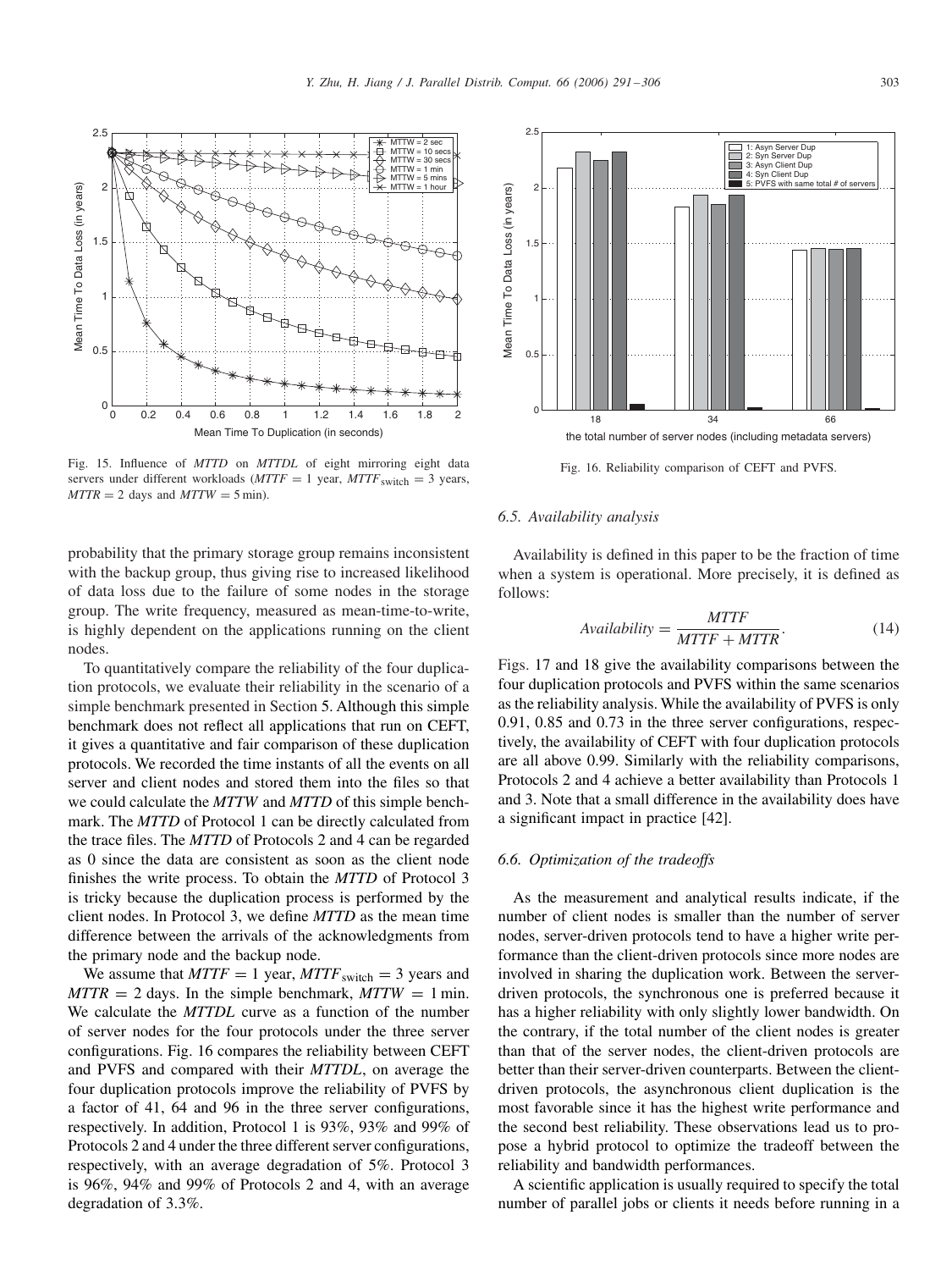<span id="page-13-0"></span>

Fig. 17. Availability comparison of CEFT and PVFS.



Fig. 18. Availability comparison of four duplication protocols.

cluster. In the hybrid duplication protocol, each client compares the total server number in one storage group with the total number of parallel clients of the current application. If the server number exceeds the client number, the synchronous server duplication is used to mirror the data. Otherwise, the asynchronous client duplication is preferred. In this way, this hybrid protocol always tries to achieve a considerably high write performance or reliability with little degradation of the other.

### **7. Conclusion and future work**

This paper presents the design and implementation of CEFT, a RAID-10 style file system based on PVFS, and proposes four duplication protocols. The efficiencies of these protocols are examined by measuring their write performance in a real cluster and analyzing their reliability and availability based on Markov process modeling.

The study in this paper shows that these proposed protocols have a write performance penalty 33–58% when compared with PVFS with the same total number of servers. In addition, these duplication protocols strike different balances between reliability and write performance. A protocol that has higher bandwidth is most likely to be inferior in reliability. Between the server-driven protocols, the asynchronous one achieves a write performance that is 27.7% higher than the synchronous one, which comes at the expense of an average of 5% reliability degradation. Similarly, between the client-driven protocols, the asynchronous one has a write performance that is 14.7% higher than the synchronous one, while paying a premium of an average of 3.3% reduction in reliability. We also proposed a hybrid protocol that optimizes the tradeoff between the reliability and write performance. In this hybrid protocol, if the total number of jobs of a data-intensive application is less than the server number of one storage group, the synchronous server duplication is used to mirror the data. Otherwise, the asynchronous client duplication is preferred.

None of the proposed protocols employs high-cost but more reliable techniques such as "forced writes" to the disks, and the data that have not been flushed from the cache buffer to the disks will be lost when a node fails. We will further investigate the tradeoff when considering "forced writes".

Further work is needed to enrich the interfaces of CEFT to applications. While PVFS has three types of interfaces for applications, including native I/O library, MPI I/O library based on ROMIO [\[50\]](#page-14-0) and NFS type interfaces, CEFT provides its own native I/O libraries. Although both parallel and non-parallel applications can use this native interfaces to successfully access data in CEFT, we are implementing the standard MPI I/O functions and NFS-type kernel modules so that applications can directly run over CEFT without modifying their source code.

## **Acknowledgments**

This work was partially supported by an NSF Grant (EPS-0091900), a University of Maine MEIF startup fund (5254923), a Nebraska University Foundation Grant (26-0511-0019), a University of Nebraska–Lincoln Academic Priority Grant, and A Chinese NSF 973 Project Grant (2004cb318201). Work was completed using the Research Computing Facility at University of Nebraska, Lincoln. Special thanks are also due to the Argonne National Labs and Clemson University for making the source code of PVFS publicly available.

# References

- [1] T.E. Anderson, M.D. Dahlin, J.M. Neefe, D.A. Patterson, D.S. Roselli, R.Y. Wang, Serverless network file systems, ACM Trans. Comput. Systems 14 (1) (1996) 41–79.
- [2] S.H. Baek, B.W. Kim, E.J. Joung, C.W. Park, Reliability and performance of hierarchical RAID with multiple controllers, in: Proceedings of the Twentieth Annual ACM Symposium on Principles of Distributed Computing, 2001, pp. 246–254.
- [3] A. Bestavros, Ida-based redundant arrays of inexpensive disks, in: Proceedings of the First International Conference on Parallel and Distributed Information Systems, IEEE Computer Society Press, 1991, pp. 2–9.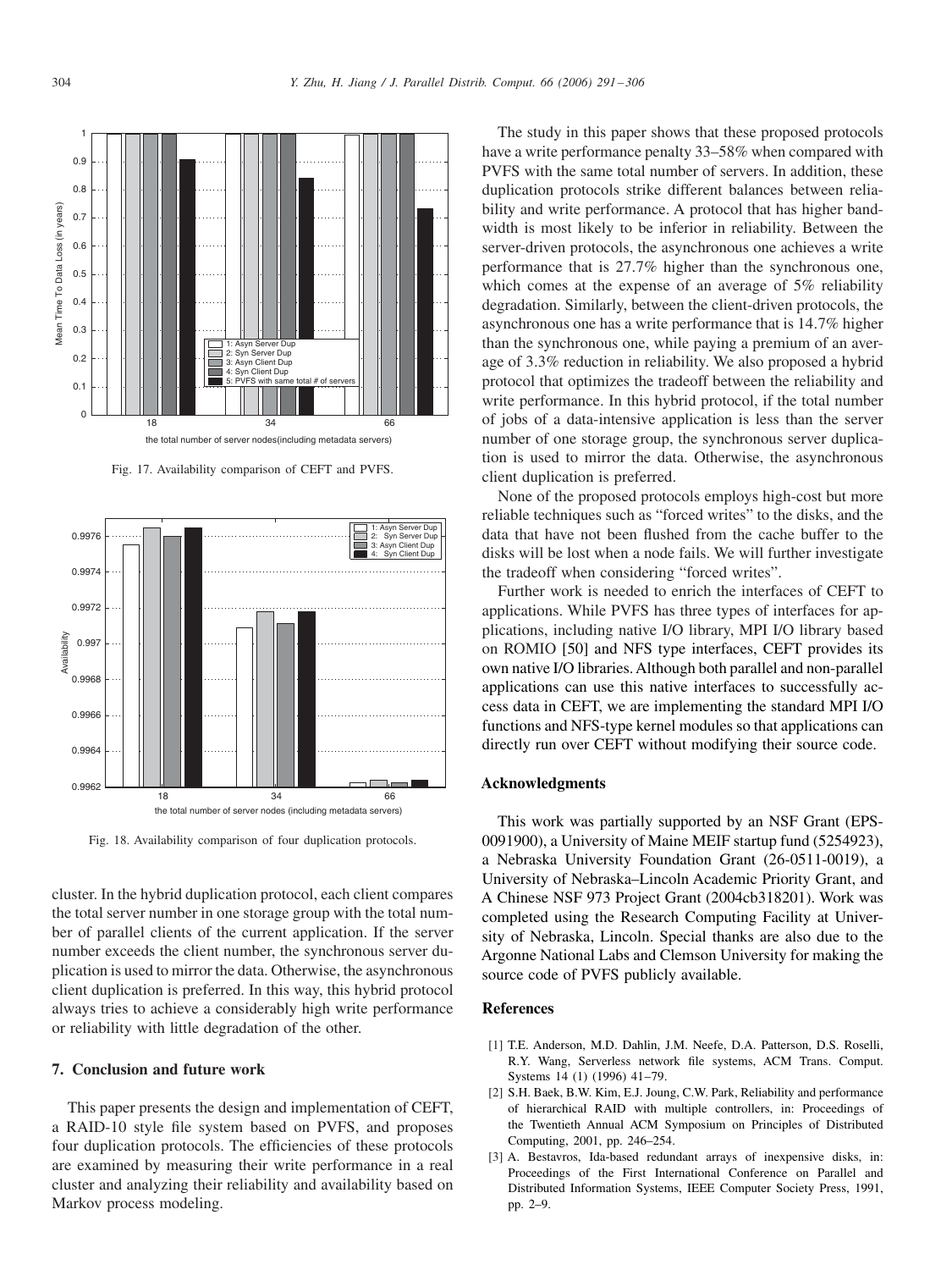- <span id="page-14-0"></span>[4] R. Billinton, R.N. Allan, Reliability Evaluation of Engineering System: Concepts and Techniques, Perseus Publishing, 1992.
- [5] M. Blaum, J. Brady, J. Bruck, J. Menon, Evenodd: an optimal scheme for tolerating double disk failures in raid architectures, in: Proceedings of the 21st Annual International Symposium on Computer Architecture, IEEE Computer Society Press, 1994, pp. 245–254.
- [6] N.J. Boden, D. Cohen, R.E. Felderman, A.E. Kulawik, C.L. Seitz, J.N. Seizovic, W.-K. Su, Myrinet: a gigabit-per-second local area network, IEEE Micro 15 (1) (1995) 29–36.
- [7] Bonnie, <<http://www.textuality.com/bonnie/>>, September 2002.
- [8] W.A. Burkhard, J. Menon, Disk array storage system reliability, in: Symposium on Fault-Tolerant Computing, 1993, pp. 432–441.
- [9] L.-F. Cabrera, D.D.E. Long, Swift: using distributed disk stripping to provide high I/O data rates, Comput. Systems 4 (4).
- [10] R. Card, T. Ts'o, S. Tweedie, Design and implementation of the second extended file system, in: Proceedings of the First Dutch International Symposium on Linux, 1994.
- [11] P.H. Carns, W.B. Ligon III, R.B. Ross, R. Thakur, PVFS: a parallel file system for Linux clusters, in: Proceedings of the 4th Annual Linux Showcase and Conference, USENIX Association, Atlanta, GA, 2000, pp. 317–327 (best Paper Award).
- [12] P.M. Chen, E.K. Lee, G.A. Gibson, R.H. Katz, D.A. Patterson, RAID: high-performance, reliable secondary storage, ACM Comput. Surveys (CSUR) 26 (2) (1994) 145–185.
- [13] A. Chervenak, V. Vellanki, Z. Kurmas, Protecting file systems: a survey of backup techniques, in: Proceedings Joint NASA and IEEE Mass Storage Conference, 1998.
- [14] J.W. Cohen, The Single Server Queue, North-Holland, Amsterdam, 1982.
- [15] P. Corbett, B. English, A. Goel, T. Grcanac, S. Kleiman, J. Leong, S. Sankar, Row-diagonal parity for double disk failure correction, in: Proceedings of the USENIX FAST '04 Conference on File and Storage Technologies, Network Appliance, Inc., USENIX Association, San Francisco, CA, 2004, pp. 1–14.
- [16] R. Cristaldi, G. Iannello, F. Delfino, The cluster file system: integration of high performance communication and I/O in clusters, in: Proceedings of the 2nd IEEE/ACM International Symposium on Cluster Computing and the Grid (CCGRID), Berlin, Germany, 2002, pp. 160–169.
- [17] A.E. Darling, L. Carey, W. Chun Feng, The design, implementation, and evaluation of mpiBLAST, in: Proceedings of Cluster World Conference & Expo, 2003.
- [18] C. Eddington, Infinibridge: an infiniband channel adapter with integrated switch, IEEE Micro 22 (2) (2002) 48–56.
- [19] J. Gafsi, E.W. Biersack, Modeling and performance comparison of reliability strategies for distributed video servers, IEEE Trans. Parallel Distrib. Systems 11 (4) (2000) 412–430.
- [20] S. Ghemawat, H. Gobioff, S.-T. Leung, The google file system, in: Proceedings of the Nineteenth ACM Symposium on Operating Systems Principles, 2003, pp. 29–43.
- [21] G.A. Gibson, Redundant disk arrays: reliable, parallel secondary storage, Ph.D. Thesis, U.C., Berkeley, Berkeley, CA, March 1991.
- [22] G.A. Gibson, Redundant Disk Arrays: Reliable, Parallel Secondary Storage, MIT Press, Cambridge, MA, 1992.
- [23] C. Gray, D. Cheriton, Leases: an efficient fault-tolerant mechanism for distributed file cache consistency, in: Proceedings of the Twelfth ACM Symposium on Operating Systems Principles, ACM Press, 1989, pp. 202–210.
- [24] S.D. Gribble, G.S. Manku, D. Roselli, E.A. Brewer, T.J. Gibson, E.L. Miller, Self-similarity in file systems, in: Proceedings of the 1998 ACM SIGMETRICS Joint International Conference on Measurement and Modeling of Computer Systems, 1998, pp. 141–150.
- [25] J.H. Hartman, J.K. Ouserhout, The zebra striped network file system, ACM Trans. Comput. Systems 13 (3) (1995) 274–310.
- [26] J. Hennessy, D. Patterson, Computer Architecture: A Quantitative Approach, third ed., Morgan Kauffmann, San Francisco, CA, 2002.
- [27] H.-I. Hsiao, D. DeWitt, Chained declustering: a new availability strategy for multiprocessor database machines, in: Proceedings of 6th International Data Engineering Conference, 1990, pp. 456–465.
- [28] K. Hwang, H. Jin, R.S. Ho, Orthogonal striping and mirroring in distributed raid for I/O-centric cluster computing, IEEE Trans. Parallel Distrib. Systems 13 (1) (2002) 26–44.
- [29] IEEE p802.3ae, 10 GB/s Ethernet Task Force, <[http://grouper.ieee.org/](http://grouper.ieee.org/groups/802/3/ae/) [groups/802/3/ae/](http://grouper.ieee.org/groups/802/3/ae/)>, 2003.
- [30] D. Kotz, N. Nieuwejaar, Dynamic file-access characteristics of a production parallel scientific workload, in: Proceedings of Supercomputing '94, IEEE Computer Society Press, Washington, DC, 1994, pp. 640–649.
- [31] W.B.L. III, R.B. Ross, Implementation and performance of a parallel file system for high performance distributed applications, in: Proceedings of the Fifth IEEE International Symposium on High Performance Distributed Computing (HPDC), Syracuse, New York, 1996.
- [32] L.-W. Lee, P. Scheuermann, R. Vingralek, File assignment in parallel I/O systems with minimal variance of service time, IEEE Trans. Comput. 49 (2) (2000) 127–140.
- [33] E.K. Lee, C.A. Thekkath, Petal: distributed virtual disks, in: Proceedings of the Seventh International Conference on Architectural Support for Programming Languages and Operating Systems, 1996, pp. 84–92.
- [34] F.J. MacWilliams, J.J.A. Sloane, The Theory of Error-Correcting Codes, North-Holland, Amsterdam, 1977.
- [35] M.K. McKusick, W.N. Joy, S.J. Leffler, R.S. Fabry, A fast file system for unix, ACM Trans. Comput. Systems 2 (3) (1984) 181–197.
- [36] S.A. Moyer, V.S. Sunderam, PIOUS: a scalable parallel I/O system for distributed computing environments, in: Proceedings of the Scalable High-Performance Computing Conference, 1994, pp. 71–78.
- [37] Y. Nam, D.W. Kim, T.Y. Choe, C. Park, Enhancing write I/O performance of disk array RM2 tolerating double disk failures, in: International Conference on Parallel Processing, 2002, pp. 211–218.
- [38] M.N. Nelson, B.B. Welch, J.K. Ousterhout, Caching in the sprite network file system, ACM Trans. Comput. Systems 6 (1) (1988) 134–154.
- [39] Y. Oh, S. Kim, J.-H. Kim, A fault-tolerant continuous media disk array under arbitrary-rate search, IEEE Trans. Consumer Electron. 46 (2) (2000) 334–342.
- [40] J. Oly, D.A. Reed, Markov model prediction of I/O requests for scientific applications, in: Proceedings of the 16th International Conference on Supercomputing, 2002, pp. 147–155.
- [41] C. Park, Efficient placement of parity and data to tolerate two disk failures in disk array systems, IEEE Trans. Parallel Distrib. Systems 6 (11) (1995) 1177–1184.
- [42] D.A. Patterson, Availability and maintainability: new focus for a new century, in: USENIX Conference on File and Storage Technologies (FAST '02), Keynote Address, Monterey, CA, 2002.
- [43] D.A. Patterson, G. Gibson, R.H. Katz, A case for redundant arrays of inexpensive disks (RAID), in: Proceedings of the 1988 ACM SIGMOD International Conference on Management of Data, 1988, pp. 109–116.
- [44] M. Pillai, M. Lauria, A high performance redundancy scheme for cluster file systems, in: Proceedings of IEEE International Cluster Computing, 2003, pp. 216–223.
- [45] J.S. Plank, A tutorial on Reed–Solomon coding for fault-tolerance in RAID-like systems, Software, Practice and Experience 27 (9) (1997) 995–1012.
- [46] Prairiefire Cluster at UNL, <<http://rcf.unl.edu>>, September 2002.
- [47] S. Quinlan, S. Dorward, Venti: a new approach to archival storage, in: Proceedings of the Conference on File and Storage Technologies, USENIX Association, 2002, pp. 89–101.
- [48] M.O. Rabin, Efficient dispersal of information for security, load balancing, and fault tolerance, J. ACM 36 (2) (1989) 335–348.
- [49] S. Rhea, P. Eaton, D. Geels, H. Weatherspoon, B. Zhao, J. Kubiatowicz, Pond: the OceanStore prototype, in: Proceedings of the 2nd USENIX Conference on File and Storage Technologies (FAST '03), San Francisco, CA, 2003, pp. 1–14.
- [50] R.B. Ross, Providing parallel I/O on Linux clusters, in: Second Annual Linux Storage Management Workshop, Miami, FL, 2000.
- [51] R. Ross, D. Nurmi, A. Cheng, M. Zingale, A case study in application I/O on Linux clusters, in: Proceedings of SC2001, Denver, CO, 2001, pp. 1–17.
- [52] F. Schmuck, R. Haskin, GPFS: a shared-disk file system for large computing clusters, in: Proceedings of the Conference on File and Storage Technologies (FAST '02), 2002, pp. 231–244.